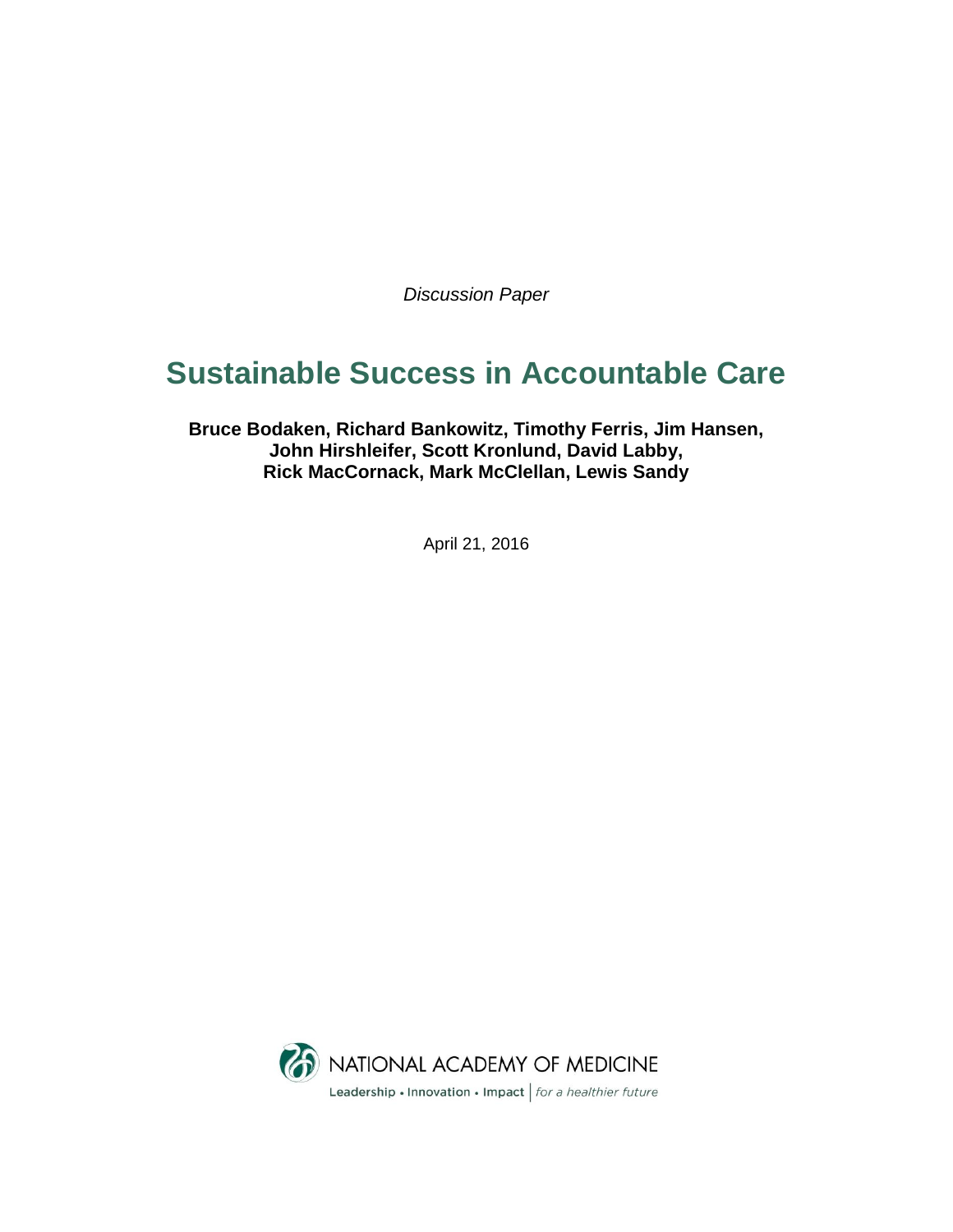## **AUTHORS**

**Bruce Bodaken** Former Chairman, President & CEO Blue Shield of California

**Richard Bankowitz** Vice President, Medical Director Premier, Inc.

**Timothy Ferris** Senior Vice President, Population Health Partners HealthCare System, Inc.

**Scott Kronlund** Chief Medical Officer Northwest Physicians Network

**Jim Hansen** Vice President, Health Policy Accountable Delivery Systems Institute

**John Hirshleifer** Former Medical Director, Accountable Care **Organizations** Blue Shield of California

**David Labby** Chief Medical Officer Health Share of Oregon

**Rick MacCornack** Chief Executive Officer Northwest Physicians Network

**Mark McClellan** Director, Duke-Margolis Center for Health Policy Duke University

**Lewis Sandy**  Senior Vice President, Clinical Advancement UnitedHealth Group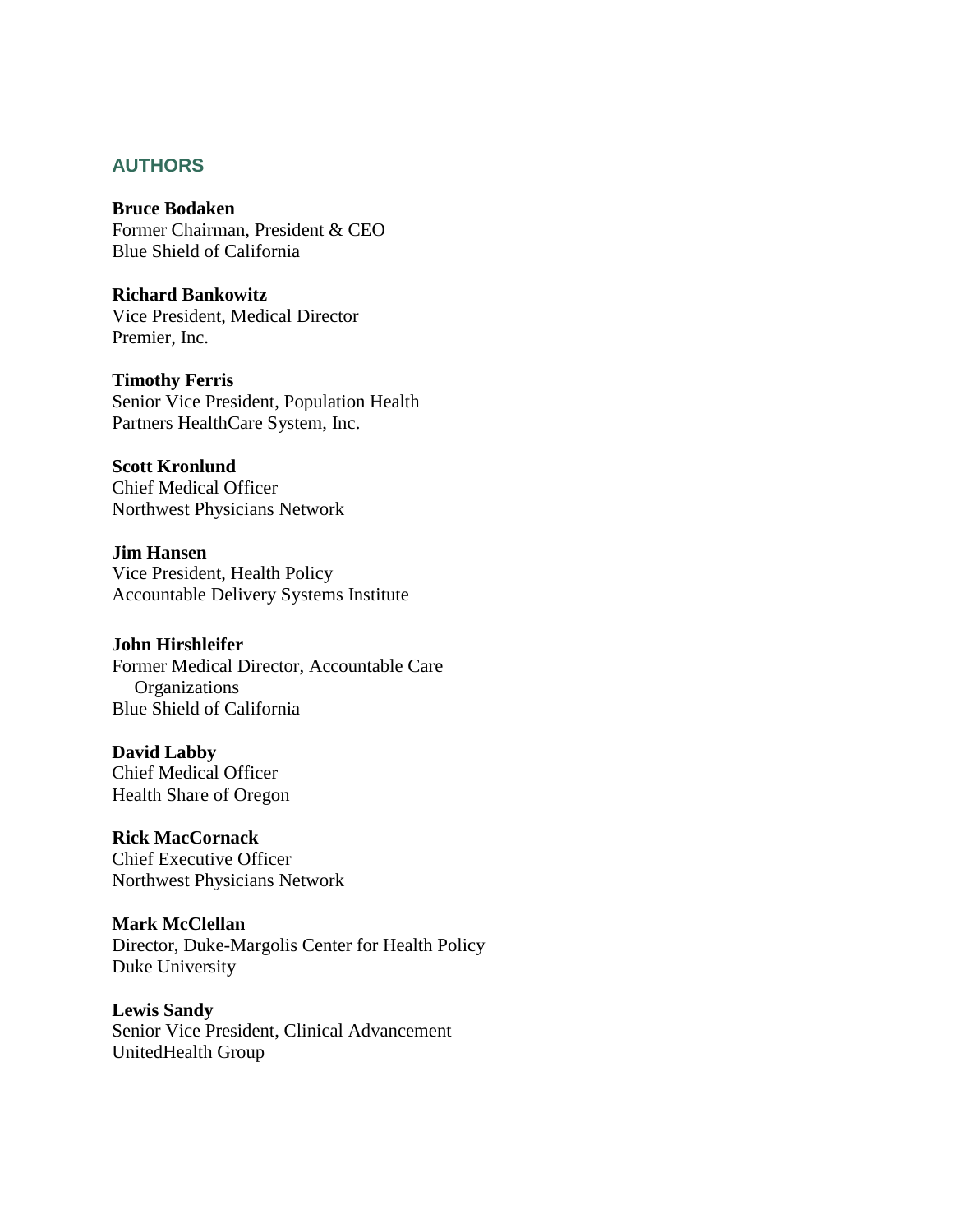## **ACKNOWLEDGMENTS**

The authors are particularly grateful for the writing and editing contributions offered by Mina Bakhtiar and Katherine Burns.

**The authors were assisted in their efforts by the following individuals:**

**Mina Bakhtiar** Program Coordinator National Academy of Medicine

**Katherine Burns** Senior Program Assistant National Academies of Sciences, Engineering, and Medicine until April 2015

**Valerie Rohrbach** Program Coordinator National Academies of Sciences, Engineering until April 2014

**Robert Saunders** Senior Program Officer National Academies of Sciences, Engineering, and Medicine until March 2014

**Francesco Sergi** University of California, Berkeley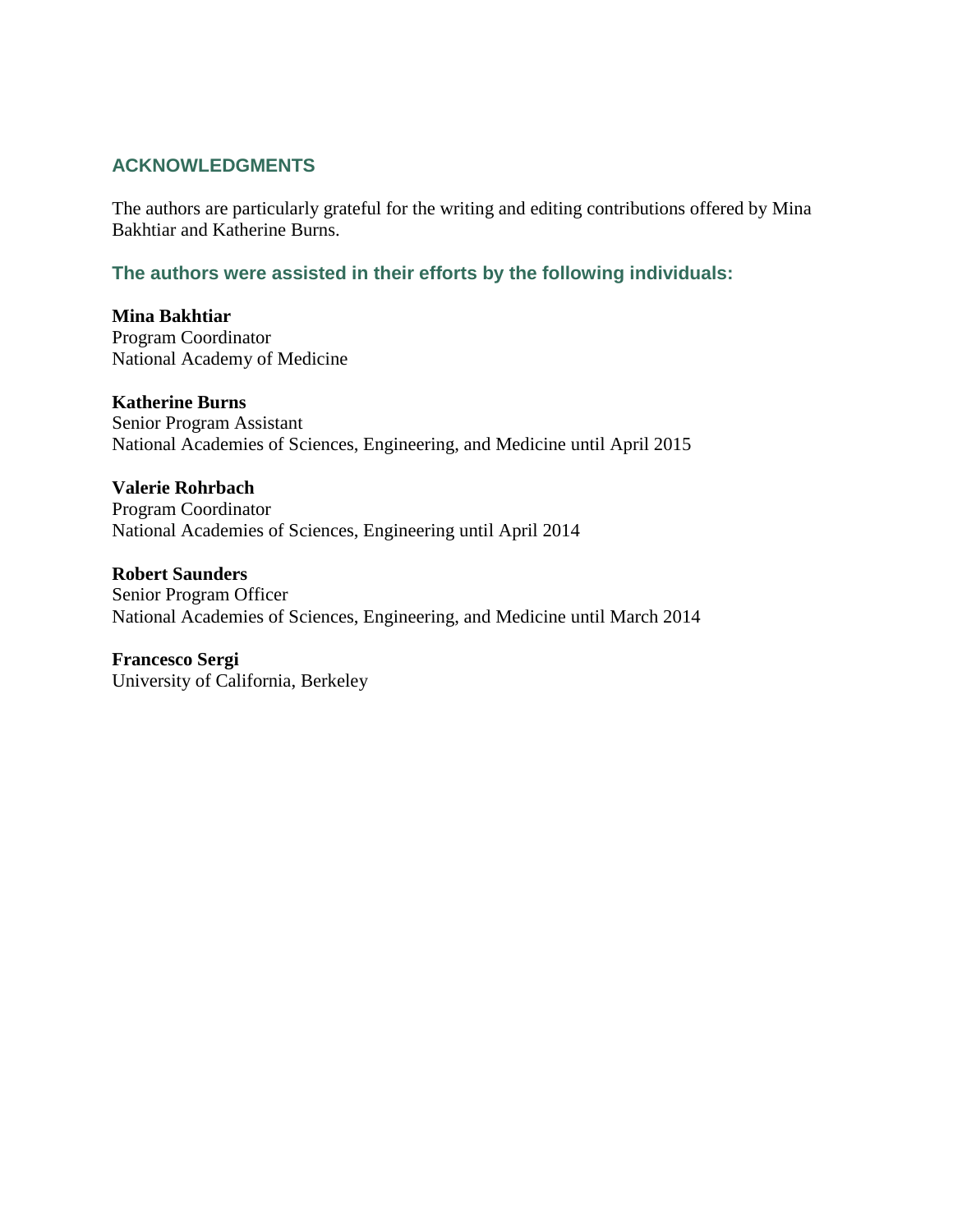## **TABLE OF CONTENTS**

| <b>Accountable care organizations</b>                         |    | 3  |
|---------------------------------------------------------------|----|----|
| Orientation to sustainability from the outset                 |    | 6  |
| Governance                                                    | 6  |    |
| Leadership<br>$\bullet$                                       | 7  |    |
| Technology                                                    | 7  |    |
| Administrative infrastructure                                 | 8  |    |
| Core operating principles                                     | 8  |    |
| Financial structure and incentives<br>$\bullet$               | 8  |    |
| <b>Business and investment models</b>                         |    | 9  |
| The models<br>$\bullet$                                       | 9  |    |
| Partners invested for the long term<br>$\bullet$              | 10 |    |
| Determining the capital support structure<br>$\bullet$        | 11 |    |
| Quality and financial goals that drive continuous improvement | 11 |    |
| Active communication and transparency                         | 12 |    |
| <b>Implementing the transition</b>                            |    | 12 |
| Shifting from FFS to value-based payments                     | 13 |    |
| Identifying inefficiencies and waste<br>$\bullet$             | 13 |    |
| Engaging major cost drivers                                   | 14 |    |
| Investing in the data infrastructure                          | 15 |    |
| Sustainable model results to date                             | 16 |    |
| <b>Culture and structural prerequisites</b>                   |    | 17 |
| Population- and systems-oriented providers                    | 17 |    |
| Care organizations employing systems strategies               | 18 |    |
| Culture of health engagement<br>$\bullet$                     | 19 |    |
| <b>Summary</b>                                                |    | 19 |
| <b>References</b>                                             |    | 23 |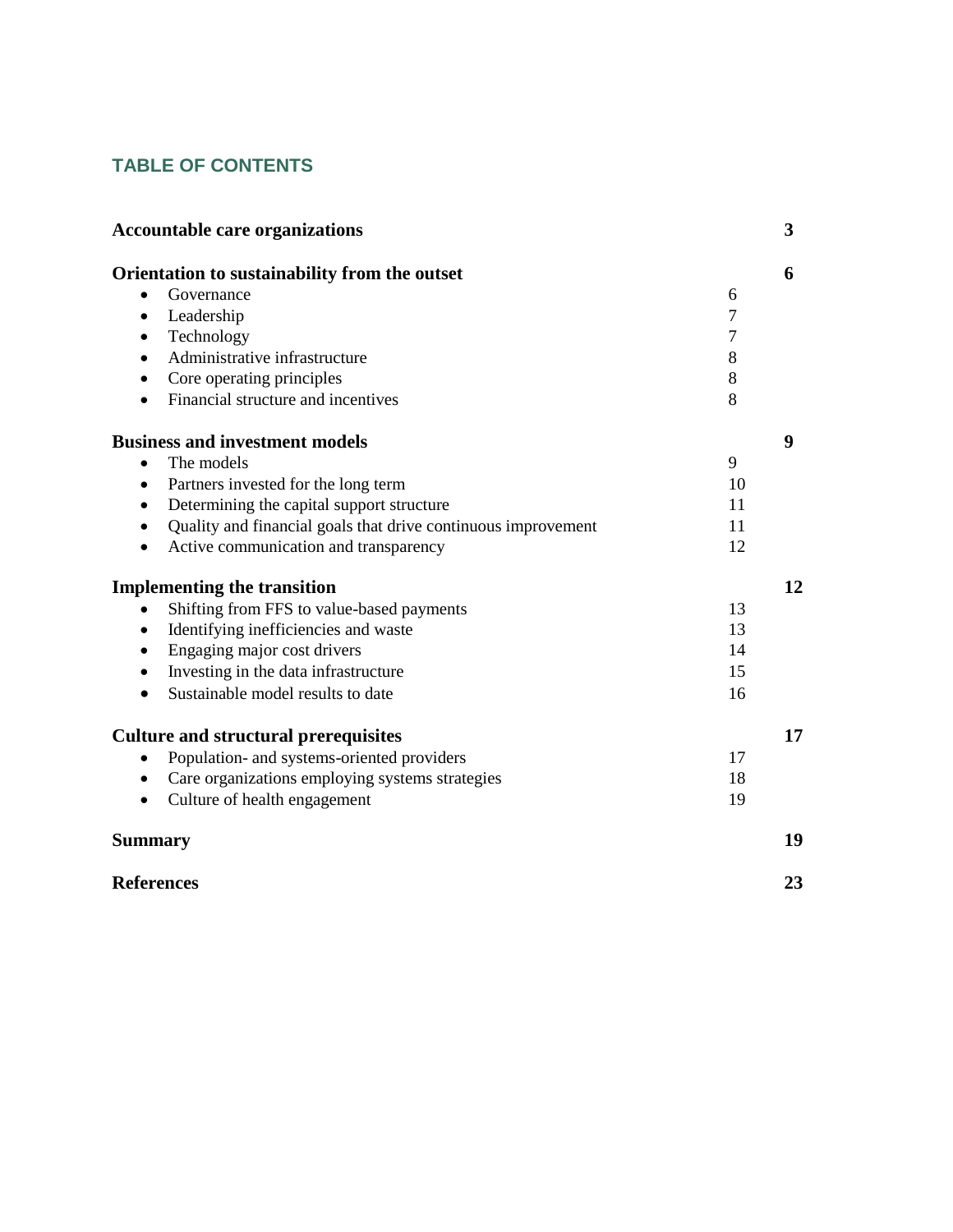## **Sustainable Success in Accountable Care**

Bruce Bodaken, Former Blue Shield of California; Richard Bankowitz, Premier, Inc.; Timothy Ferris, Partners HealthCare System, Inc.; Scott Kronlund, Northwest Physicians Network; Jim Hansen, Accountable Delivery Systems Institute; John Hirshleifer, Blue Shield of California; David Labby, Health Share of Oregon; Rick MacCornack, Northwest Physicians Network; Mark McClellan, Duke University; Lewis Sandy, UnitedHealth Group

#### **Accountable care organizations**

The fragmented nature of the delivery and financing of health care in the United States, coupled with misdirected incentives dominating the payment structure, has driven national expenditures to be the highest in the world for health outcomes that are, at best, on par with the rest of the developed world. The Affordable Care Act of 2010 envisions a sustainable future by promoting health care delivery models that foster more efficient and effective health care services for both individuals and communities. As innovative models with the potential to contribute directly to lowering costs and improving outcomes, accountable care organizations (ACOs) present encouraging potential for leading the charge to redesign our health system. ACOs have become the programmatic and conceptual framework that is the centerpiece of moving our health care system from volume to value. Yet, with significant organizational, economic, legal, political, cultural, and conceptual challenges facing the formation and sustainable success of ACOs, the task remains formidable.

Projections suggest an increase in health care spending of, on average, 5.8 percent per year each year through 2024 without a comparable level of quality improvement. However, the impressive growth of the accountable care movement in the past few years presents potential for progress. The number of participating organizations nearly doubled in 2013 alone, and, as of March 2015, 744 participants have been identified, providing coverage to over 23 million Americans. ACOs have been established through a diversity of arrangements, with 54 percent under government contracts, 29 percent under commercial contracts, and 14 percent under a combination of government and commercial contracts (Tu et al. 2015).

In 2013 participation was dominated by larger practices, with 43 percent of ACOs formed by physician groups, 39 percent by hospital systems, 9 percent by insurance providers, and 9 percent by other health care delivery organizations (Muhlestein 2014). In early 2015, 89 providers became ACOs under the Medicare Shared Savings Program (MSSP) (Muhlestein 2015).

Reports from the first two years of spending for both public and private ACOs support the potential for the ACO model to achieve the Triple Aim of better quality care, improved patient centered outcomes, and lower costs. Assessments of the third performance year of the Pioneer ACO model report total model savings of \$120 million—and \$82 million in shared savings, along with improved quality in 28 of 33 benchmarks reported (CMS August 2015). The Pioneer year-two quality performance results showed a 19 percent increase in performance on mean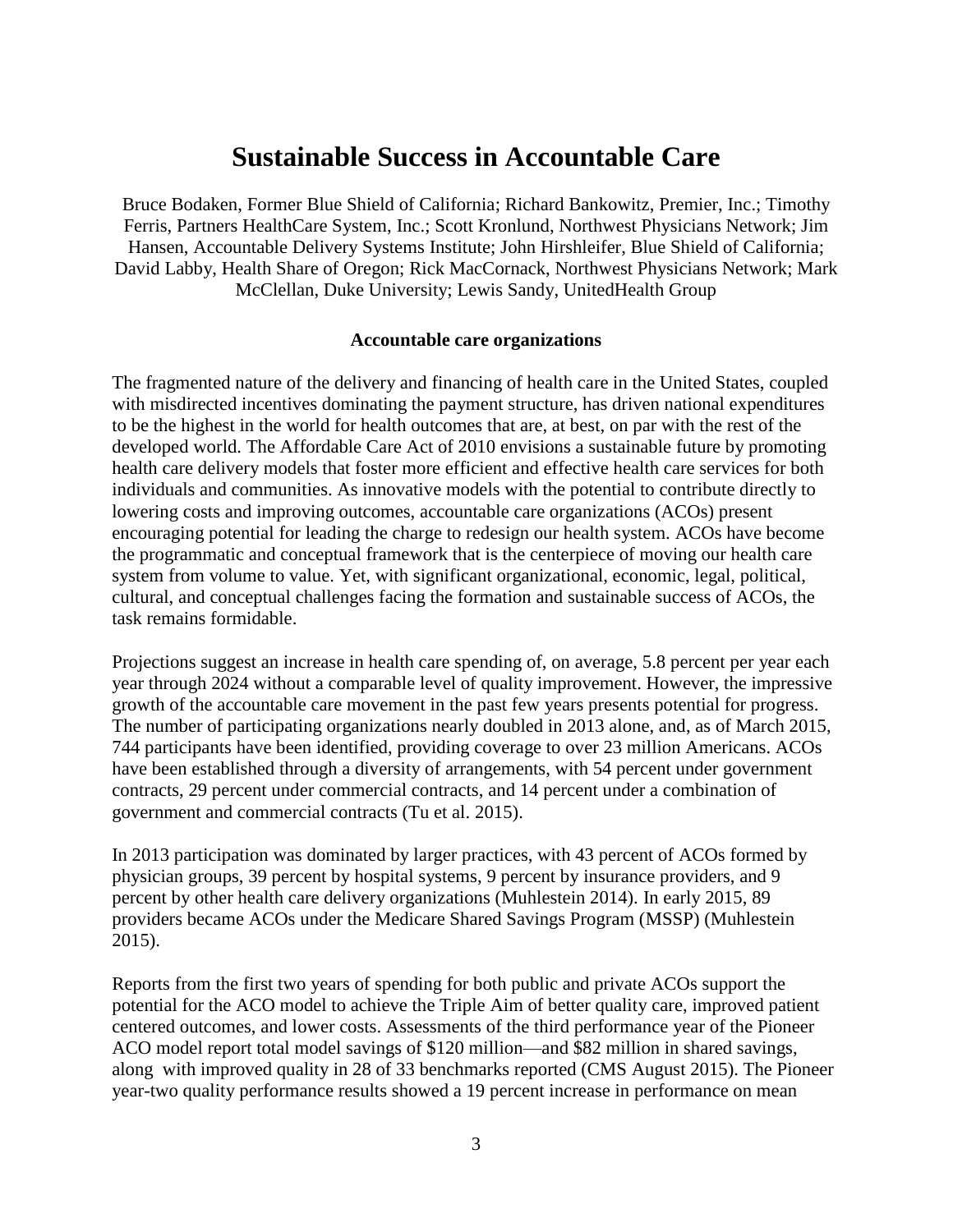quality scores—with improved results on 28 of 33 quality measures within the past year alone. The second year financial performance results found that collectively, the Pioneer and Medicare Shared Savings models saved \$372 million in programmatic spending and qualified for \$445 million in shared savings payments. Additionally, many of the commercial, payer-led ACOs are reporting success in their first phases of implementation. In January 2016, the Center for Medicare and Medicaid Services (CMS) announced 21 ACOs to participate in the Next Generation Model. Among these ACOs are former MSSP and Pioneer participants, as well as several organizations that have not previously participated in Medicare ACO programs (ACLC 2016).

These early reports are positive, yet significant uncertainty and variability remains surrounding the specific programmatic characteristics, methods of implementation, and measurement and metrics for success of the model. The positive news is encouraging, but sufficient evidence is still to be developed demonstrating the long-term potential and sustainability of the accountable care model. The largely uneven development of ACOs thus far provides evidence for this concern. While ACOs now collectively provide coverage to approximately 23.5 million Americans, most have developed in high-cost, affluent areas with stable, high-quality care, allowing for a smooth transition to the ACO model (Peterson et al. 2014). Largely, urban health systems are better positioned to launch these new models of care delivery due in part to the high amount of capital and sophisticated infrastructure and technology required to start and sustain an ACO.

Furthermore, identifying best practices has been difficult thus far given the mixed results reported by ACOs on an individual level. Thirteen of the ACOs participating in the CMS Pioneer ACO Model program did not demonstrate statistically significant savings in total Medicare spending for the first year in comparison to their local fee-for-service (FFS) markets. In the second performance year, 21 of the participant ACOs did not demonstrate significant savings (Green et al. 2015).

In addition, 13 of the participating ACOs have withdrawn from the Pioneer program. Eleven of the withdrawing Pioneer ACOs were providers who have reported not having benefitted from the partnership as anticipated, particularly considering their strong position and promise when entering the program (Beck 2014). Eight Pioneer ACOs achieved an estimated \$155.4 million in savings for total Medicare spending within the first year. Yet, these ACOs were diverse and incomparable in terms of geographic location, size, organizational structure, and average Medicare spending in their local markets. As these examples illustrate, diversity complicates the ability to determine a readiness assessment and strategy for transitioning to a value-based model of care. However, they also show the potential for the ACO model to work in various settings across the nation.

The MSSP, the other ACO program run by CMS, reports similar performance results. In 2014, 27 percent of participating ACOs met the standard to qualify for shared savings necessary to earn bonuses (CMS August 2015). Yet, enrollment in the program continues to grow, with 405 ACOs participating in the Shared Savings Program as of December 2014, and CMS has committed to continuous evaluation and modification of the program to ensure its sustainability (Cavanaugh 2014).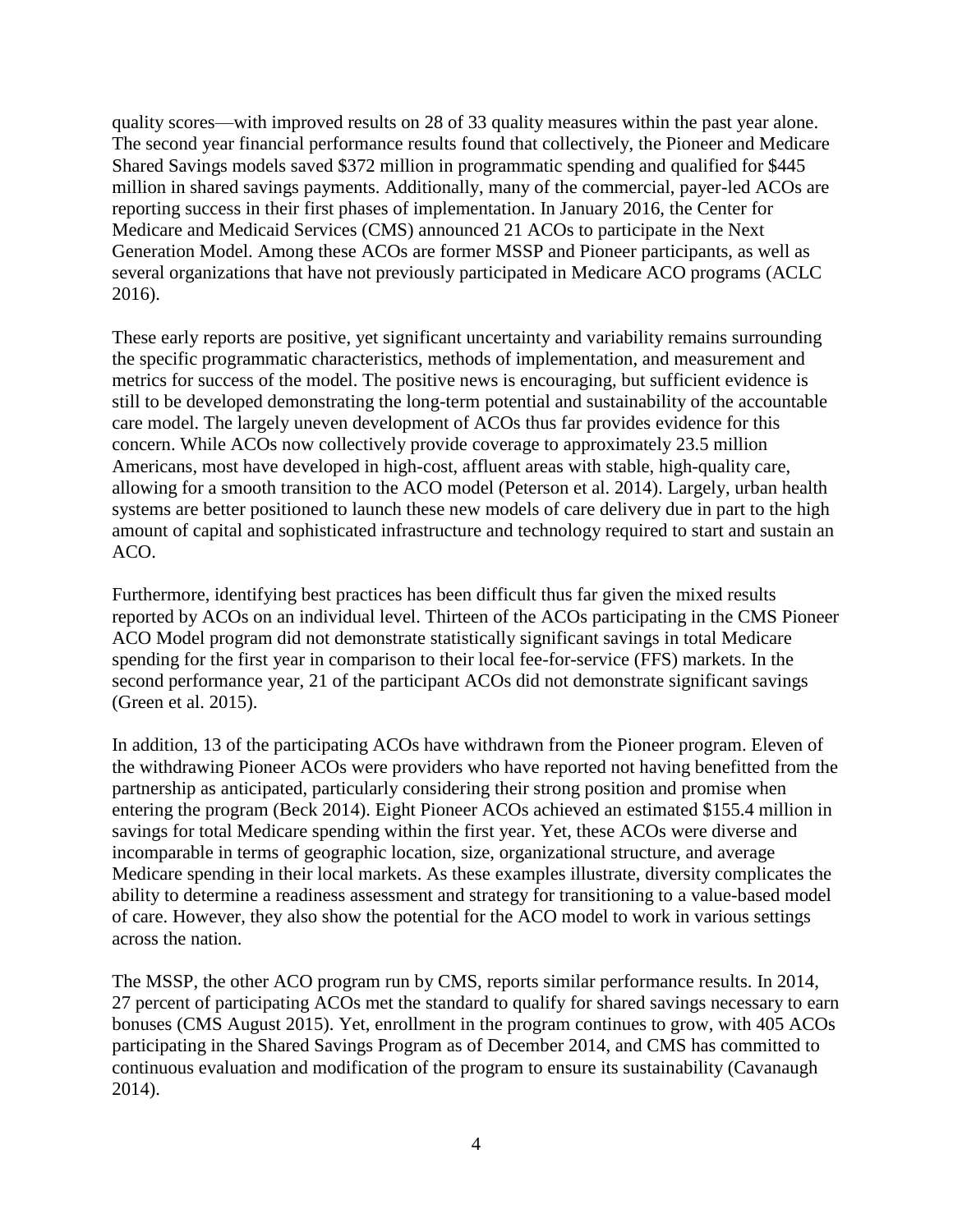While private ACOs show promise for improved outcomes at lower cost, best practices and assessments of outcomes likewise remain scarce. The diverse spectrum of accountable care and value-based payment models that currently exist makes it difficult for those looking to redesign their system to find a clear roadmap to follow. Assessing the reported results and identifying best practices from payer-led ACOs will be even more difficult given the lack of standardization and transparency of results within the private sector.

Despite the uneven productivity of ACOs to achieve their goals in the early years of implementation, the long-term vision is compelling. The proposed redesign of the CMS Shared Savings Program echoes this point. Performance results from the first two years and feedback from participants suggest that the program's sustainability will require CMS to reassess the risk requirement and high standard of savings imposed on ACOs within the first few years of operation (Cavanaugh 2014). The mission of ACOs is to generate sustained long-term savings, rather than high short-term savings. Given the significant investment that will be required to make this transformation in care delivery, careful assessment of the financial, quality, and patient experience performance measures for both public and private ACOs is required. The importance and magnitude of the investment needed to achieve a continuously learning health system must be fully understood, and more conversation is needed on the sufficiency of the financial support and incentives in the current policy and economic environment in achieving full maturation of population-based payment models.

The Affordable Care Act provides a high-level outline of payment reform and capitation model for ACOs, yet what remains unspecified and largely unknown are the investments and the timeline required for implementing the necessary cultural, structural, and financial changes to successfully transition to value-based payment. Ongoing investment is needed to successfully and sustainably convert the health financing system to the ACO model. However, without a clear roadmap of how, when, and at what scale these investments should be made, organizations risk exhausting their capital before completing the transformation. There is material risk that operational cash flow and savings may not be sufficient to sustain these models once they are fully functioning. A longer-term strategy is required to ensure the sustainable success of ACOs to lead the way to a continuously learning health system.

Given the magnitude of uncertainty and the severity of its implications for the future of our health care system, we have come together to offer insights gleaned from our work in launching accountable care organizations both to highlight the most pressing issues that need to be addressed and to provide a framework for navigating the transformation to pay-for-performance and value-based care. Using the experiences at our own organizations, we have identified the core elements required to successfully and sustainably transition to the ACO model: governance, leadership, medical management infrastructure (especially if scaled on an HMO/full-risk foundation), technology, administrative infrastructure/execution-oriented design, patient engagement, core operating principles, and a financial structure and incentives framework. While substantial work has been done to outline the guiding principles for programmatic and cultural transformation to the ACO model, little is understood or discussed surrounding the business case and financial investment needed for a complete transition (Fuchs and Schaeffer 2012; Shortell et al. 2013). This Discussion Paper seeks to complement and build on these conversations by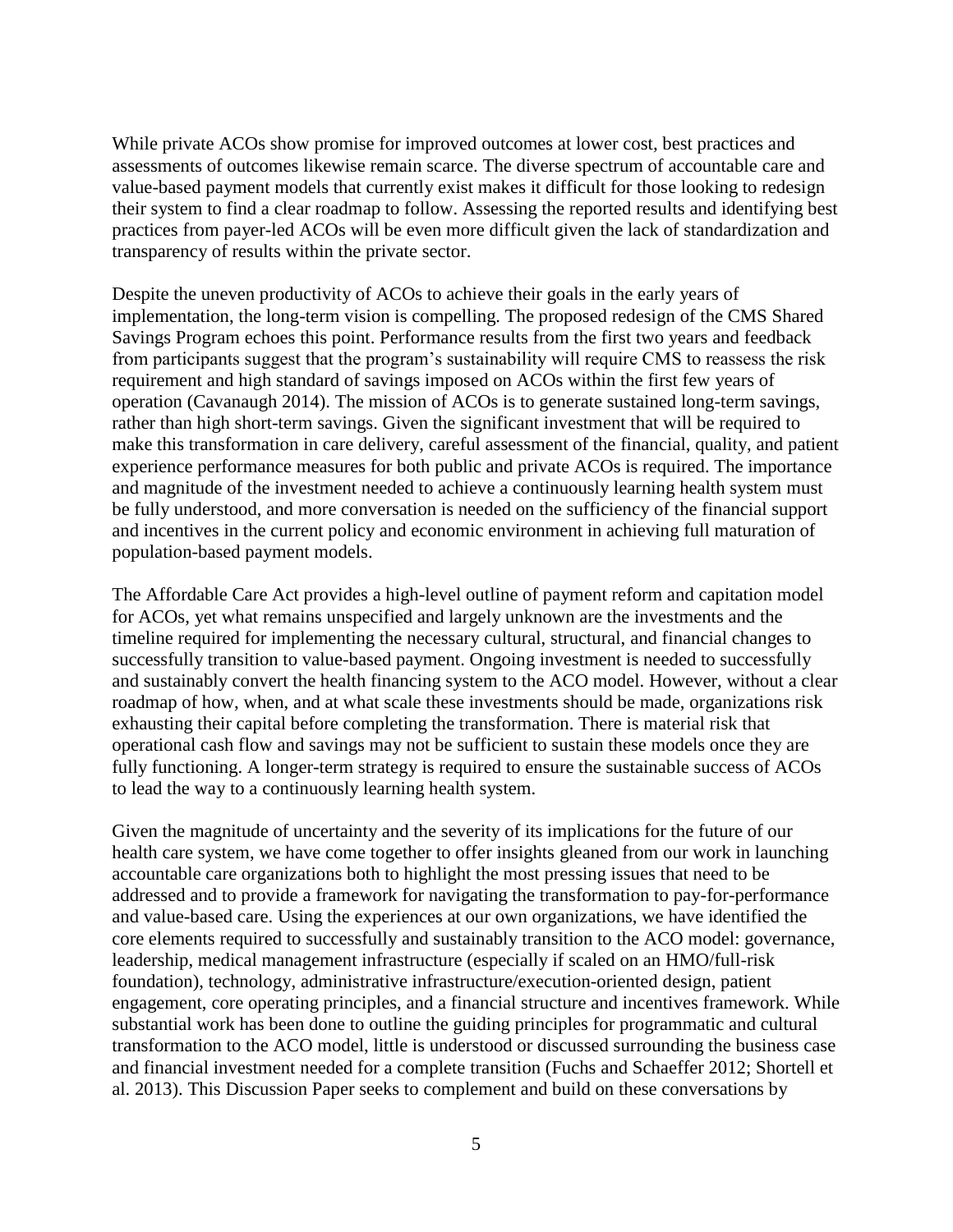providing a roadmap for the business model transition and ongoing investments necessary to sustain better care and health outcomes at lower cost.

## **Orientation to sustainability from the outset**

The complexity of the ACO arrangement with either a public or private payer cannot be understated. Despite the acknowledgment that these partnerships require substantial investment, currently no uniform, agreed-upon framework exists to outline the initial entry into this new model of care delivery. The impulse for many organizations entering into this new arrangement is to approach the initial efforts with a project orientation. Such an approach is problematic because of the significant differences that exist between a project-oriented mentality and a baseline understanding of the business and investment strategies required for long-term success and sustainability.

Often, when designing the implementation strategy from a project-oriented mindset, the timeline and resources are aligned to match the initial ACO measurements and incentives structure. Yet, if accountable care organizations are to succeed long term, their infrastructure, financial model, and benchmark metrics must also be set with a long-term perspective. Business models must be structured from the very beginning to be adaptive and adjustable. In order to ensure this, a dramatically different mindset must be applied to the forming of these arrangements. One of the most fundamental issues for delivery systems will be the proper sequencing and management around the assumption of financial risk. With the boom in the accountable care movement, hospitals and some physicians are taking on the roles of insurers and insurers are taking on roles as care deliverers. As roles and responsibilities continue to shift, what must be made clear is the need for well-developed tools and capabilities to understand and manage the financial risk associated with these new payment structures.

When specifying the financial partnership, stakeholders must have the long view for success, rather than driving near-term savings. Stakeholders need to recognize that accountable care organizations are meant to transform not only care delivery models but also management models, and changing culture and operational protocols within an ACO model takes profound effort over time. Rather than focusing on initial incentives and targets, we argue that a more practical and sustainable strategy is needed, using the core elements of governance, leadership, technology, administrative infrastructure, core operating principles, financial structure, and incentives framework to frame the arrangement.

## *Governance*

Health care organizations must adapt existing governance arrangements for the new care delivery environment. Historically, hospitals and health systems use the "organized medical staff" as a governance arrangement. This structure has typically focused on quality of care and facility access rather than on the imperatives needed to simultaneously improve quality, control costs, and enhance the patient experience. As health systems take on new accountabilities and associated risks to achieve the Triple Aim, governance arrangements will need to be integrated on a systems level, which requires moving away from the current structure of using councils and committees.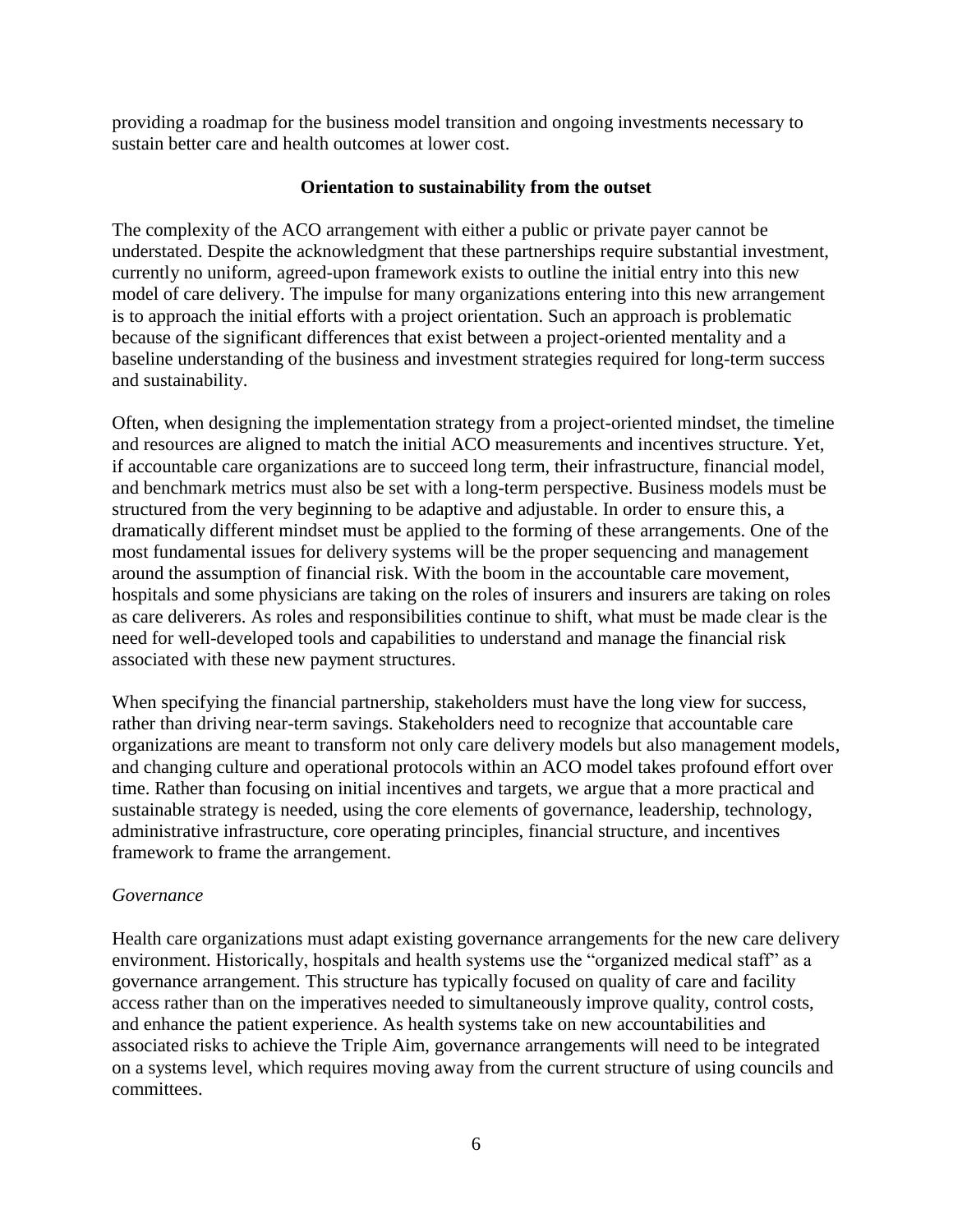The ultimate goal of the ACO movement is to facilitate the re-creation of the health care delivery system, beginning with the clinical perspective, and, as such, the composition of the governing body must include a large contingent of committed providers, supplemented by seasoned health care administrative and financial leaders. These leaders must adopt a stance of ownership. The enterprise will succeed or fail to the degree that they reflect strong alignment on the changes necessary and use their formal and informal power to achieve a transformed organization. Leader development also requires commitment to ongoing education, with the goals of enlarging personal leadership capacity, learning the core elements of governance, and understanding the intricacies of leading a managed care enterprise. Performance should be centered in the core values, mission, and strategic objectives of the organization and measured by key performance targets embraced by all involved.

## *Leadership*

For many of the same reasons, leadership roles, scope, and function will need to evolve for sustainable ACO success. It cannot be underscored enough that transformation to the accountable care model is a transformation in health care's management system. Leaders will need to be adaptive and action oriented in order to successfully guide the development of their ACO. A conceptual framework for adaptive leadership worth considering is that leaders cannot supply all the answers and mandate providers and their staff into compliance. Rather, the role of leadership is to create a safe "holding environment" in which competing cultural paradigms, old and new, can be carefully examined and new behavioral expectations can be explored (Heifetz 1998). What is needed is a core group of senior-level leaders with a shared commitment to the goals of the Triple Aim and the skills needed to engage providers in these adaptive conversations. The ensuing dialogue should provide insight into both the individual and the collective change capacity within the organization as well as the likely "velocity" of that change.

This emphasis on the need for ACO leaders to drive action at a pace consistent with the performance measurement timeframe particularly requires strong physician leadership. While the concept of physician leadership is widely acknowledged, less discussed is the need for flexibility in that leadership role. One example of this principle is seen in many health systems' search for senior physician leaders to advance their population health strategy. Descriptions of these positions often lack a clearly defined scope in terms of both the role and its relation to legacy business and clinical leaders. The transformation requires a combination of soft skills, such as influence, trustworthiness, and change management, and hard skills, such as financial acumen, organization redesign, and clinical program development and management.

## *Technology*

Substantial investment in the development and continuous refinement of the underlying technology is required for sustainable ACO success. Basic analytic and reporting capability table stakes for ACO formation—will need to evolve. ACOs require technology to turn data into knowledge and knowledge into action for both individuals and populations. Existing electronic health record (EHR) systems are largely designed for data capture and reporting in a volumedriven, fee-for-service environment. Current incentives drive EHR vendors to focus on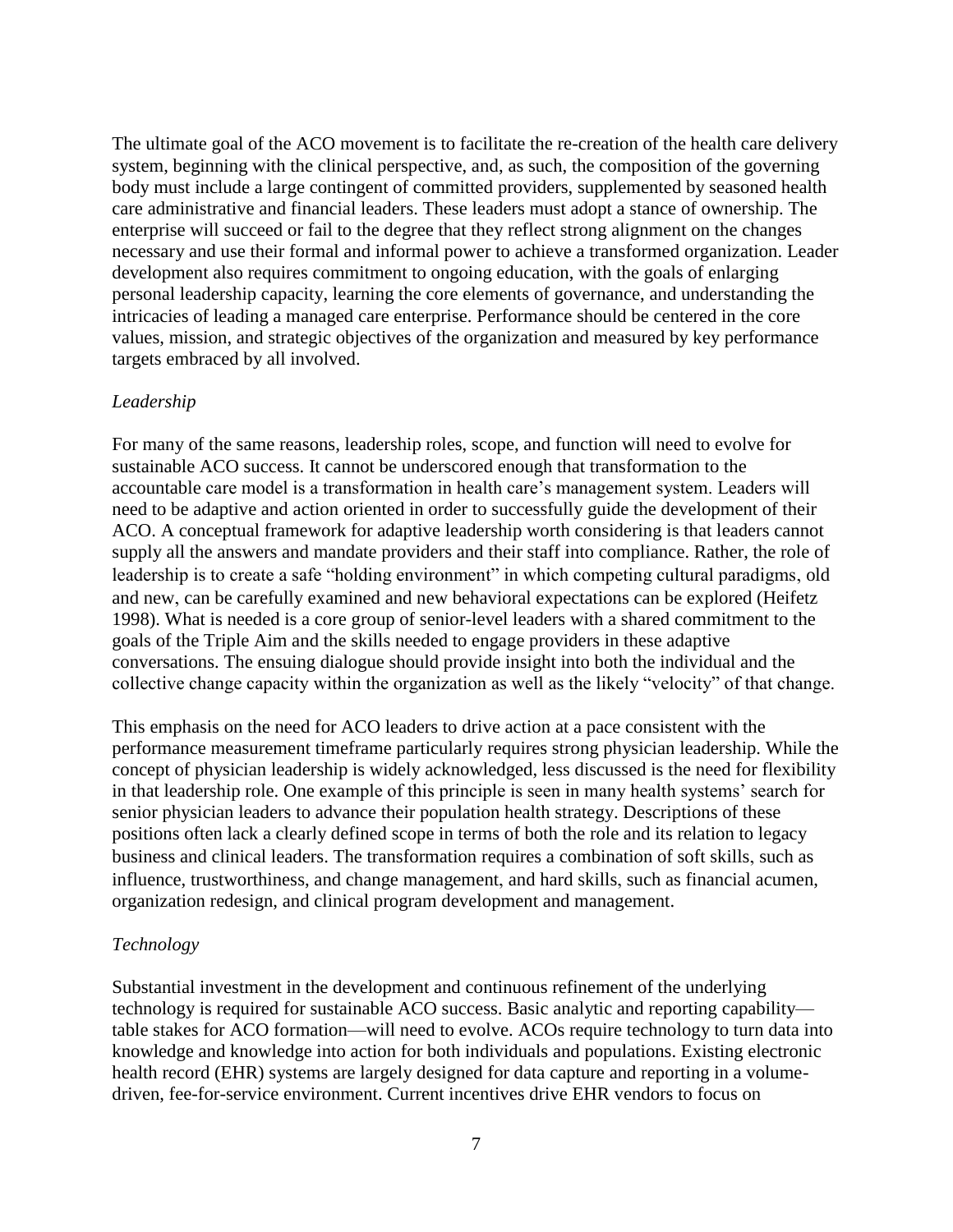highlighting their return on investment from enhanced revenue generation rather than developing functionality for real-time, meaningful data collection that would help foster a continuously learning health system. ACOs will need to build their data infrastructure around predictive analytics that will allow them to identify, analyze, and reduce system "leakage" of accountable members; normalize and present actionable information to clinicians, care managers, and other health professionals working on population health; and perform data mining for unexpected variation and changes in trends for quality measurement and reporting. Such data can and should be used to identify promising opportunities for improvement within the ACOs' specific populations, initially and through their maturation, making the ability to capture and analyze these data fundamental to the sustainable success of ACOs.

#### *Administrative infrastructure*

In a volume-driven world, the billable visit has been the coin of the realm. Many administrative processes are organized around both visit volume and revenue optimization. Although this need continues, it will have to be balanced by the competing need for new infrastructure that adapts to a population-driven care model. Certain systems have led the way, deploying secure messaging, group visits, patient portals, and three-way videoconferencing between the primary care physician, specialist, and patient. Yet infrastructure development is still significantly lacking in its ability to capture patient experience and patient-reported outcomes. For ACOs to be successful, their administrations will need to learn how to shift their systems so that they are able to better understand and improve the experience of their patients and populations.

## *Core operating principles*

The basic core operating principles of the health care enterprise will have to evolve and become aligned with sustainable improvement in both individual and population health. While nearly every care delivery system has a mission of improving the health of the patient population and the surrounding community, the structure of accountable care organizations places a different significance and responsibility on this mission. ACOs must move away from specialty services and procedures toward a more effective primary care and preventive care model that improves health outside of a hospital setting. Given that fee for service will continue to be a prominent payment mechanism for some time, ACOs must manage a degree of organizational chaos, operating in two financial reimbursement worlds. To help navigate this chaos, ACO leadership must ensure the culture and core operating principles emphasize rewarding appropriate use and reducing overuse. The new paradigm is one in which revenue optimization and waste reduction will represent a transitional state on the way to full systems of value-based payment. This is as important as any challenge to the ACO model and leadership that can communicate how to navigate this challenge is a key to sustainability.

#### *Financial structure and incentives*

Aligning key performance indicators that measure and assess sustainability with the financial structure and incentive framework is vital. Determining whether to directly invest in ACOs as a lead actor or as a part of a joint venture is a key issue faced by many current systems. In order to determine the structure of capitalization and revenue flows for their ACOs, stakeholders must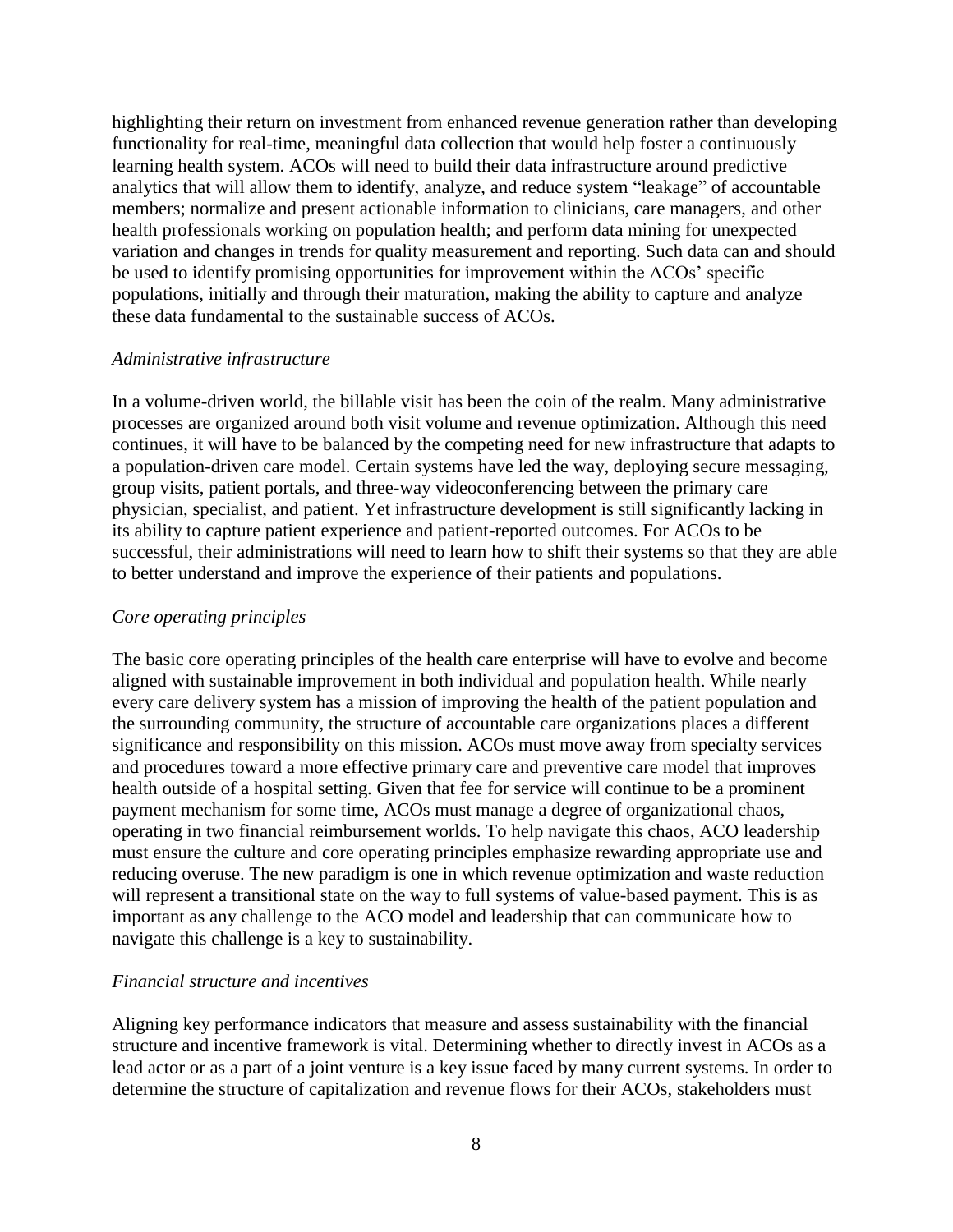ensure legacy incentive frameworks evolve to appropriately balance and manage productivity, quality, cost, and patient experience. Looking at leading organizations' actual experience in this regard is instructive.

#### **Business and investment models**

Given that the journey to accountable care within a population health context remains relatively early in the process, it is not surprising that, even within the framing context of these core operational and cultural elements, significant variation exists. Yet, even in this period of experimentation, we acknowledge that the core financial and business model is primarily driven by the entity or entities responsible for the risk. Using our collective experience leading ACOs operating in a variety of contexts, we have identified certain fundamental design elements, business models, and investment best practices. We use the following sections of this paper to showcase several approaches to specifying the financial model strategies and structural requirements for implementation of a sustainable ACO.

## *The models*

To discuss the elements critical to forming a sustainable business and investment model for an ACO, highlighted below are the key elements and experiences of three of the longest operating ACOs in the nation: California Public Employees Retirement System (CalPERS), Essence Health Medical Advantage (MA), and Premier Partnership for Care Transformation (PACT) collaboratives. In particular, we focus on the financial model assumptions, strategies, and tools that were implemented in the initial years of operation and the lessons learned as the ACOs matured. While these three ACOs developed out of a variety of circumstances, with different resources available, and out of different environments, the best practices and lessons learned highlighted below have been identified for their applicability and feasibility broadly.

Negotiations to form the CalPERS ACO began between Blue Shield of California (BSC), Hill Physicians Medical Group, and Dignity Health in 2008 before the term ACO was popular. BSC and the two providers came together to address the growing concern over the projected premium trends for the CalPERS population in the Sacramento region of California. After two years of negotiating the fundamental financial and crossorganizational structure, the ACO opened on January 1, 2010. CalPERS operates as one of the longest running and largest commercial ACOs in the nation, with an approximate membership of 42,000 people as reported in 2014 (Melnick and Green, 2014).

In the St. Louis, Missouri area, the Essence Healthcare (EH) plan was formed over ten years ago by local physicians. The physicians came together to create a health coverage plan to ensure Medicare patients in their area could receive high-quality care. Essence Healthcare has a current membership of approximately 50,000 Medicare patients in Missouri and southern Illinois (Anderson 2015). Essence Healthcare reports reducing feefor-service Medicare costs by 30 percent (Leventhal 2014).

A group of thirty health care systems has successfully implemented ACO delivery models in a variety of market settings through the Premier's Partnership for Care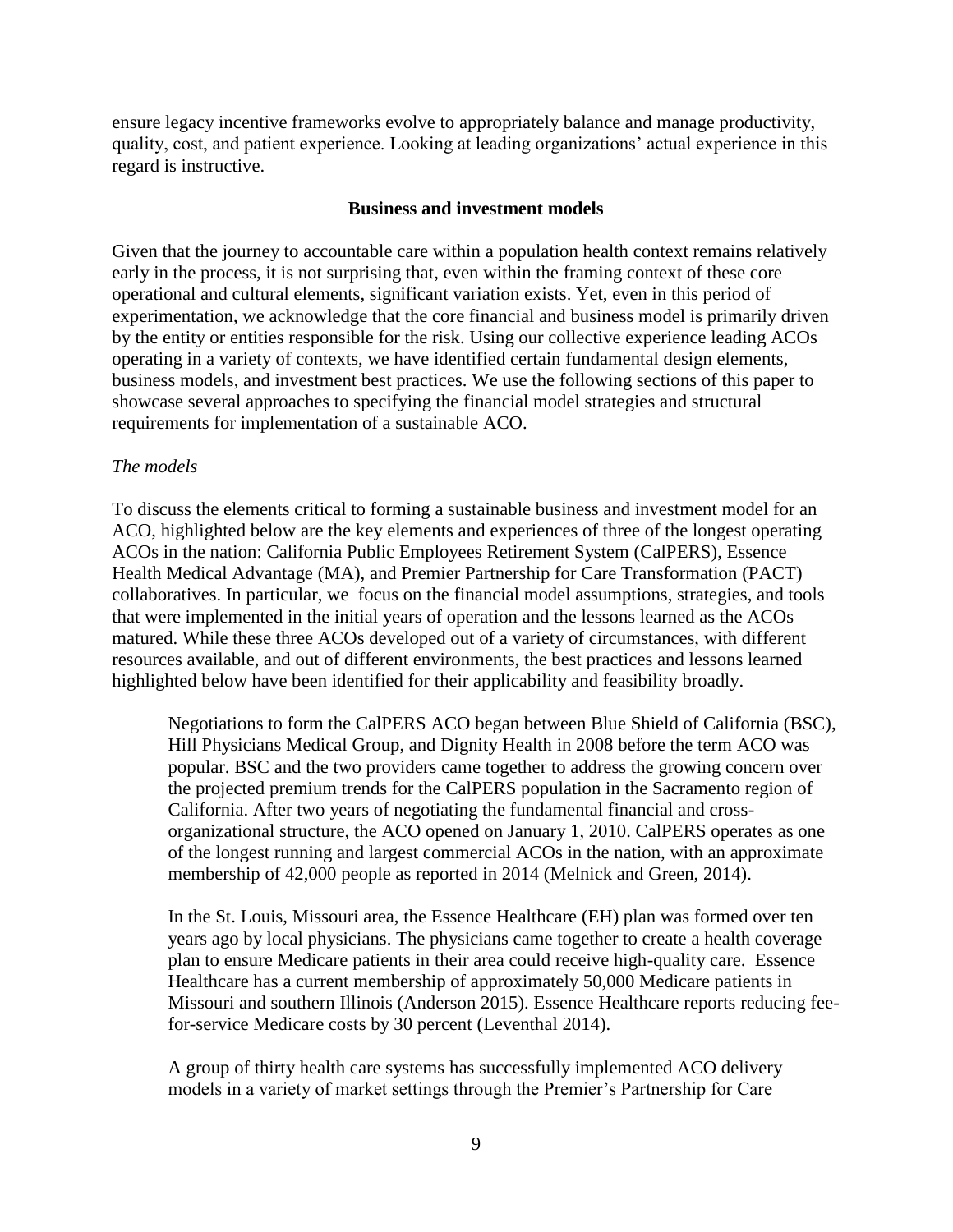Transformation (PACT Population Health Collaboratives). The first step for each health system has been to create a legal entity from which to align the continuum of care, such as a clinically integrated network (CIN) model, always with the fundamental strategy of achieving the Triple Aim.

#### *Partners invested for the long term*

Long-term commitment is a key attribute for the success of ACOs, if they are meant to be the cornerstone of a new care delivery system. The mission of this new model is to provide a longterm solution to achieving better quality health at lower cost for all Americans. The changes required must be disruptive yet sustainable. Especially given the resistance of some players in the health care sector, all organizations and actors who are beginning the transition to an ACO model must recognize that this shift requires embracing the initial and ongoing commitment and investment. This commitment requires more than a simple declaration. It develops from a shared purpose among the partners, clinically related and financially in partnership, and often it is born out of a desire both to provide better care and to fight external competition.

For the CalPERS ACO, in addition to facing an unsustainable cost trend, the three organizations individually faced strong competition from a fully integrated competitor, Kaiser Permanente. The stakeholders recognized that only collectively would they be able to compete with Kaiser and that, even with their partnership, the process of strengthening their share of the market would take years given Kaiser's long-term investment in building its market strength. Thus, the organizations devised a contract that involved a joint multiyear commitment to a global budget designed to keep the medical cost trend for the ACO population flat for the first year and to mitigate it by at least 50 percent long term. Along with the "sweat equity" that each organization brought to the table, they agreed to a collective contribution of approximately \$1 million dollars each year to cover additional resources, largely clinical, that were essential in meeting the ACO's aggressive goals. While most of the resources were allocated to Hill Physicians, the three ACO partners shared in these expenses equally.

In the case of the Essence Healthcare MA plan, the core group of founding primary care physicians were motivated to implement their vision of collaborative payment for valuebased care (Leventhal 2014). The physicians sought to have a strong leadership role in patient-focused care coordination in the context of population management, and they were driven by the significant salary gap between themselves and other physicians treating the Medicare patient population in their area. However, the independent primary care physicians who formed Essence Healthcare did not have the capital required to build a collaborative MA health plan, considering the significant capital reserve requirements and operational cost structure needed. Instead, they turned to investors to start a plan that met all of CMS' enterprise requirements.

To harness a long-term commitment, members of the Premier PACT Population Health Collaborative have contracted with multiple payers and market segments for shared savings-type models. In order to support long-term sustainability, it was believed that multiple payers and partners would be required when moving to a new delivery and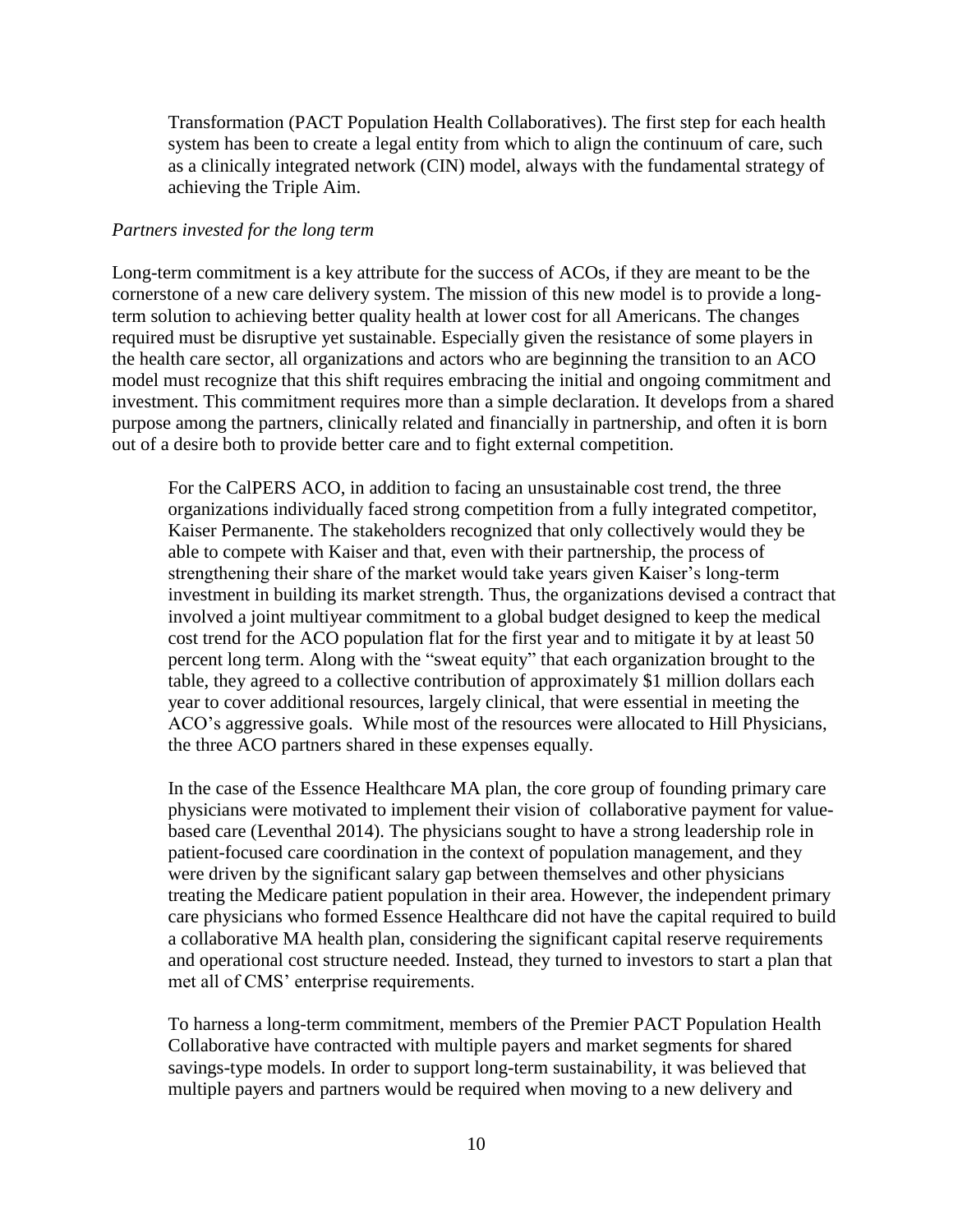payment model. Thus, to assist with this transformation, PACT Collaborative members have coalesced around the implementation of a common accountable care model that includes the following key components: health home, high-value network of non–primary care providers (PCPs), people-centered foundation, population health data management, sophisticated general management and leadership, and a close payer partnership. (As an example, AtlantiCare, an integrated delivery system in southern New Jersey, has entered into an ACO model with the UNITE HERE Local 54 Casino workers union.)

#### *Determining the capital support structure*

Due to the costs associated with creating the infrastructures necessary for the delivery of coordinated care, a sustainable financial model must provide adequate financial incentives to fund the buildout of key infrastructure such as the medical home, the information technology (IT) assets required for interoperability between systems, care management systems, and much more. Often, this requires an up-front payment to encourage investment in the necessary management changes as well as shared savings to incentivize providers to continue in the model long term. Payment policies need to reflect this reality.

For both the CalPERS ACO and the Essence Healthcare MA plan, the development and implementation of the new governance, leadership, core operating principles, and financial and incentive framework were primarily funded through initial financial contributions by payers and providers to drive the necessary initial and ongoing work of being an ACO. (In the case of EH, outside investment supplemented funding.)

For the Premier PACT Collaborative members, in addition to FFS payments, CINs often contract directly with payers or employers for services that include fees for care management in patient-centered medical homes, transformational funding to suppot care management and information technology, pay-for-performance incentives in order to meet targets for quality and performance, and shared savings, which are gained from reducing the cost trend distributed to physicians. Experience shows that the CIN should involve PCPs, specialty care physicians, and the hospital. Other services, such as home care, skilled nursing, and rehabilitation, can be included through cooperative partnerships or contractual arrangements. The ability to develop single-signature contractual arrangements with government and private health plans is a distinct advantage of a CIN.

#### *Quality and financial goals that drive continuous improvement*

Despite the different types of structural organizations, and motivations for their creation, ACOs must share a common partner rationale that provides significant alignment, focus, and, ultimately, results. Frequently, and in the case for the CalPERs and Essence Healthcare ACOs, their arrangements form global budgets with shared upside and downside risk. Given the early stages of development for this new model of care, best practices for accepting and assigning risk remain a work in progress. However, what is clear is the need for specific well-understood quality and financial goals that naturally drive continuous improvement within all partner organizations from the outset. This continuous improvement can be seen in a variety of forms: through people- and technology-enabled process streamlining; program-driven case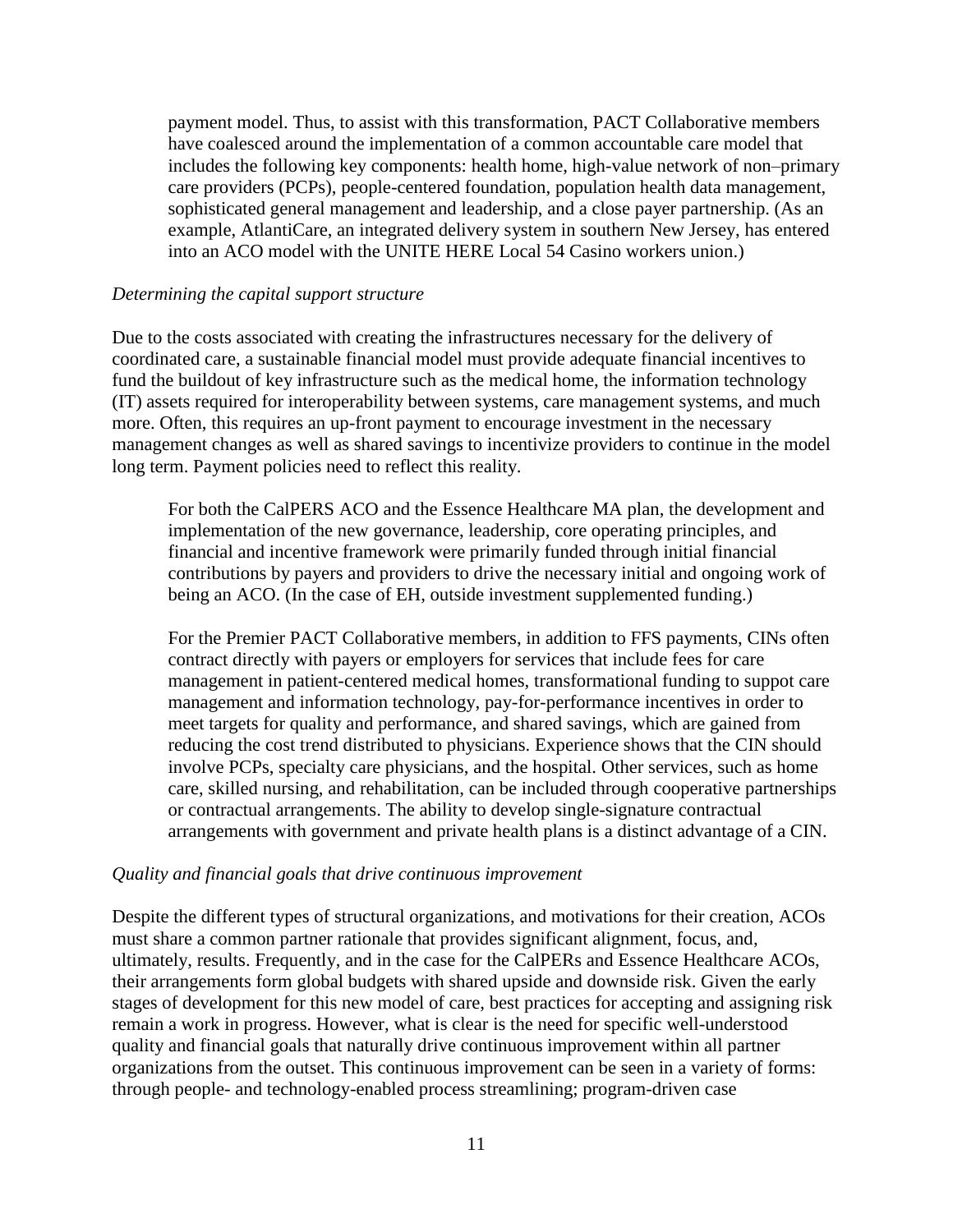management; incentive maximization and penalty minimization through MA-enhanced encounters and readmissions; and value-based care decisions through shared decision making. ACO partners need to understand the strategic need to welcome new options of how care delivery is structured and implemented. They must take proactive, measured steps toward addressing institutional core structures.

Members of the PACT Collaborative fully understand the need to continuously drive improvements within their ACOs in terms of quality, patient experience, and costs. To facilitate this improvement cycle, members of the Collaborative have begun utilizing an advanced data analytics program. This analytics program allows the Collaborative to compare performance on a large common set of measures, and to use the data to identify, share, and implement best practices, and then to use a data-driven approach to track progress to improvement. By optimizing patients' experiences as they move across the continuum of care, the ACOs intend to be a continuously learning system that constantly improves outcomes.

## *Active communication and transparency*

Within an accountable care global budget with shared upside and downside risk, the most fundamental element is contractual responsibility for financial transparency. Transparency of data is a necessary condition for ACOs to be successful in managing their population. Total flows and buckets of expenses must be clearly defined and any clinical and payment data generated related to patient care services must be made available as soon as possible to ACO partners. This information transparency allows for downstream care decisions to be made as effectively and efficiently as possible. Such a process will allow for preservation or increase in the collectively shared savings pool and will foster an accountable care ecosystem that directly impacts the success and sustainability of the financial model.

As previously discussed, ACOs require strong governance capability. Transparent, frequent communication can build that support. Beyond specific operational, patient care–related financial and clinical data communications, communicating specific quality and cost goals as well as the analytics that report progress toward those goals helps to identify and develop interventions for negative variance areas at physician, location, organization, and overall levels. This infrastructure capacity allows ACOs to react to results in real time and rapidly evolve their organization toward best practice management and outcomes.

## **Implementing the transition**

As stated earlier, the move to value-based accountable care is a journey from the current landscape in which fee for service remains the dominant payment mechanism. In order to grow the ACO market footprint, a deliberate approach needs to be undertaken that allows for the interested entities to demonstrate their measured and value-based risk profile and readiness in terms of culture, process, and technology before beginning the transition. That said, the transition is none the less daunting.

## *Shifting from FFS to value-based payments*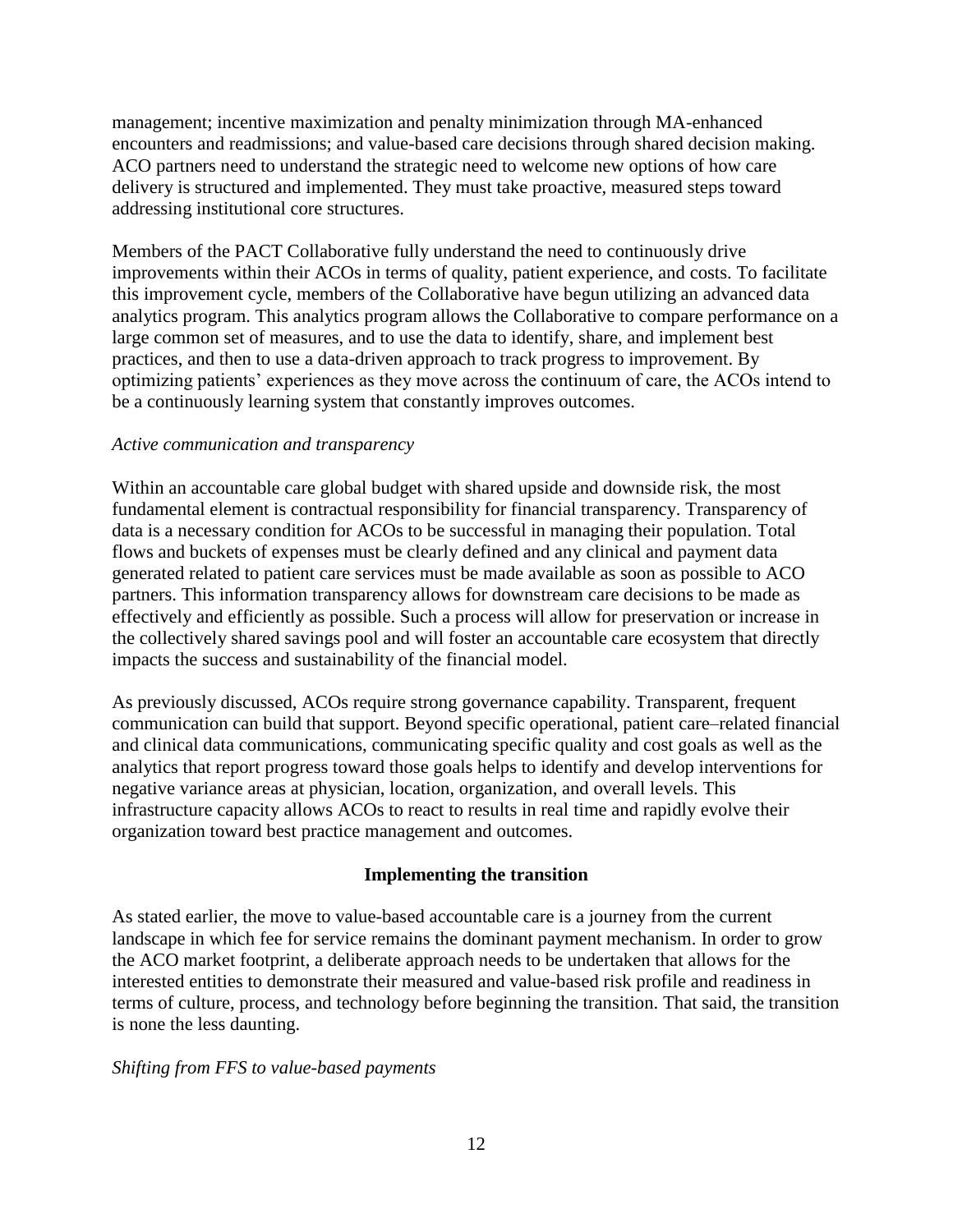Until FFS gives way as the dominant payment mechanism, entities involved in accountable care will need to operate with both the FFS environment and the value-based environment. Requiring entities to have one foot in both worlds is incredibly frustrating and adds a significant challenge to determining how much and when to invest in their ACO. Because the national environment currently poses a significant counterweight, entities must fully understand how well positioned they are to make the transition. Once they understand what "low-hanging fruit" exists and where their weaknesses are, they then can better design a risk profile and financial incentives that will set them up for success both in the first few years as well as in the long term.

At Essence Healthcare, when a new independent provider entity—usually a PCPdominated independent practice association (IPA) or hospital-owned PCP group communicates an intention to join the accountable care MA plan, an advisory team works with them to complete a risk readiness assessment. This assessment allows for the creation of a customized plan to take advantage of any existing pay-for-performance programs while outlining a one- to two-year roadmap for incorporating shared upside/downside risk into their practice. The plan addresses the readiness gaps which could include items such as focused quality measure improvement, physician-level incentives driving compensation, and transition from a FFS physician care team to a population-based care team.

Though not in the CalPERS ACO, in other Blue Shield of California ACO collaboratives the hospitals use the ACO program as a "glide path" toward compensation models, including capitation, reflecting increasing degrees of financial risk.

Taking on too much risk prior to being prepared has been a concern for the PACT Collaborative members. Due to this, many have utilized upside-risk-only models to allow for the opportunity to develop infrastructure and to gain experience managing the health of a population and risk prior to moving to a two-sided model.

## *Identifying inefficiencies and waste*

The push to move care outside of the hospital to the population and community level stems from the exceedingly high costs unnecessarily generated when the hospital setting serves as the focus of care delivery. Thus, when first looking to identify areas of waste and care improvement, most ACOs look to the institutional setting. Again, performing a readiness assessment before beginning the transition will help entities identify the easy wins before moving on to more challenging goals.

As these initial areas of waste are eliminated, the ACO will need to be able to shift its improvement efforts and initiatives to the more complex or difficult-to-address areas of waste. To aid in this process of continuous improvement, another common best practice has been to create baseline metrics and set realistic quality and cost goals. Once these goals are achieved, these high-performing ACOs then reset the goals with a potentially different mix of metrics, depending on an overall assessment of current performance as opposed to waiting for the annual—or longer—contracting cycle.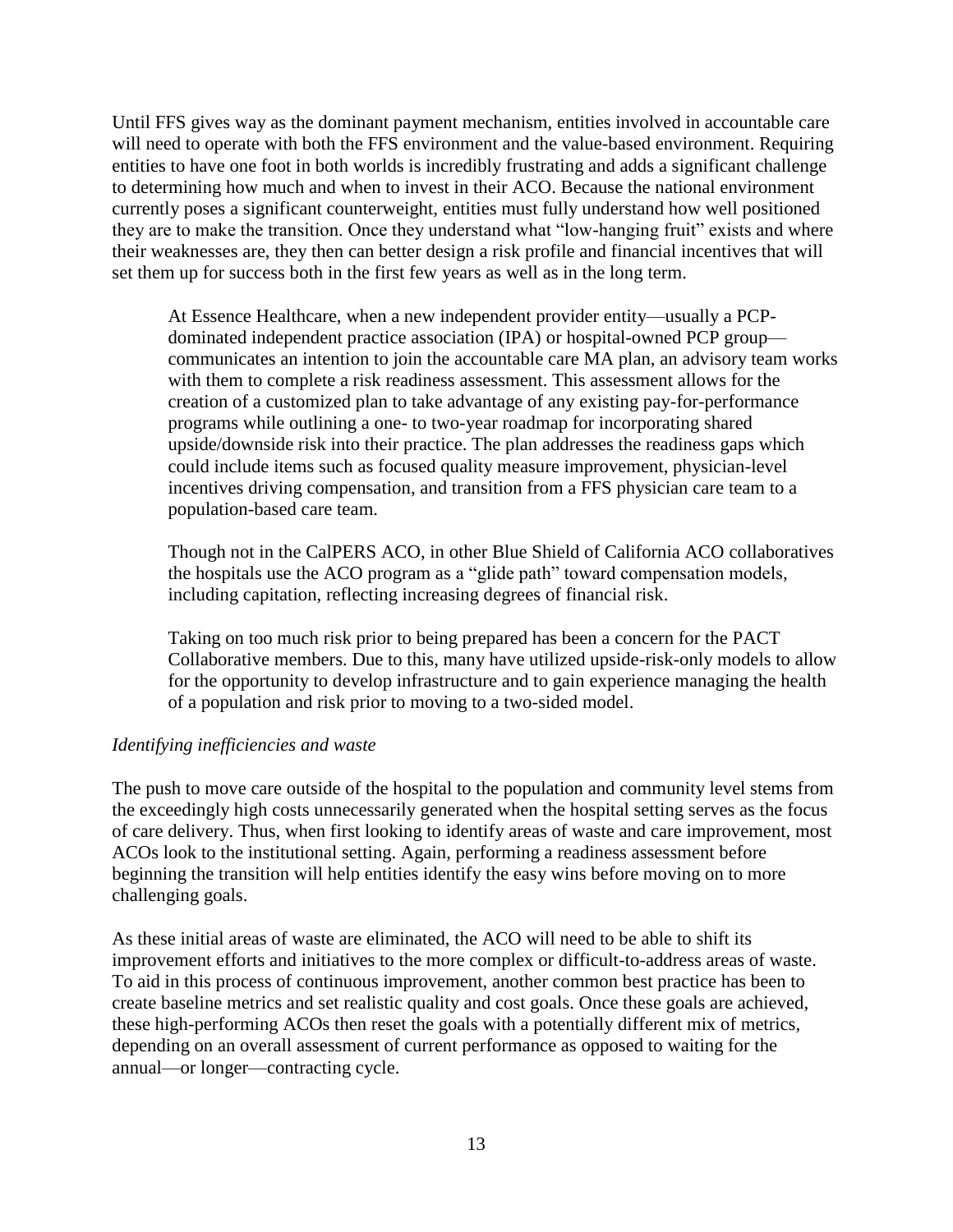The CalPERS ACO focused first on eliminating waste within the hospital process before looking into the outpatient process of care delivery. They also began by using a nationally popular set of utilization management benchmarks, but transitioned to the more aggressive goal of achieving at least the risk-adjusted 88th percentile of the group being benchmarked.

In the case of Essence Healthcare, the PCPs targeted both hospital-associated waste and non-hospital-related waste. When their sickest patients do end up in the hospital, a number of physicians have returned to performing rounds themselves to ensure that the care provided in the hospital is both effective and efficient. Non-hospital-related waste reduction is accomplished by scrutinizing referral patterns from PCP to specialist and then redirecting patients to specialists who provide the same or better quality care at lower cost. Essence Healthcare providers use an analytics and point-of-care population management system to assess the quality and cost per patient of each of their referring specialists. The system aggregates claims, EHRs, lab, drug, and other data in a patientcentric manner to make this assessment.

Several Premier PACT Collaborative members have adopted criteria developed as a part of the Choosing Wisely campaign to eliminate waste. As an example, Rockford Health System has adopted the American College of Radiology guidance to reduce CT scans for children under the age of ten.

## *Engaging major cost drivers*

Despite the variability of circumstances in which ACOs are created, there must always be an emphasis on profitability. As was the case with both CalPERS and Essence Healthcare, a meticulous analysis should be done for major cost drivers—such as hospital bed days and emergency department visits. Programs and policies to support improved value-based care are fundamental, with redesigned incentives forming the basis for provider choices which support effective and efficient use of resources. Organizations also must be aware that even with large accountable care populations—both CalPERS and Essence Healthcare serve over 40,000 members—a few high-cost cases can pose significant risk to the overall performance of the ACO. Particularly challenging are patients in the Neonatal Intensive Care Unit, patients with complex cancers, and patients with other conditions associated with end of life. In order to overcome the bearing of unpredictable adverse medical events or of complex patients, all parties involved in the ACO must be fully committed and engaged in the long-term mission and the continuous improvement efforts necessary to achieve it.

To mitigate the risk associated with high-cost, high-risk patients, Essence Healthcare and Blue Shield ensure that an important component of their contracts with providers is the existence and funding of stop-loss insurance. Equally important is the assurance that incentives and compensation at the physician level are not hurt by these complex cases. Defraying the costs of these cases results in a more secure financial structure.

Premier PACT Collaborative members have utilized care coordination of beneficiaries with multiple chronic conditions as a way to drive profitability. This care coordination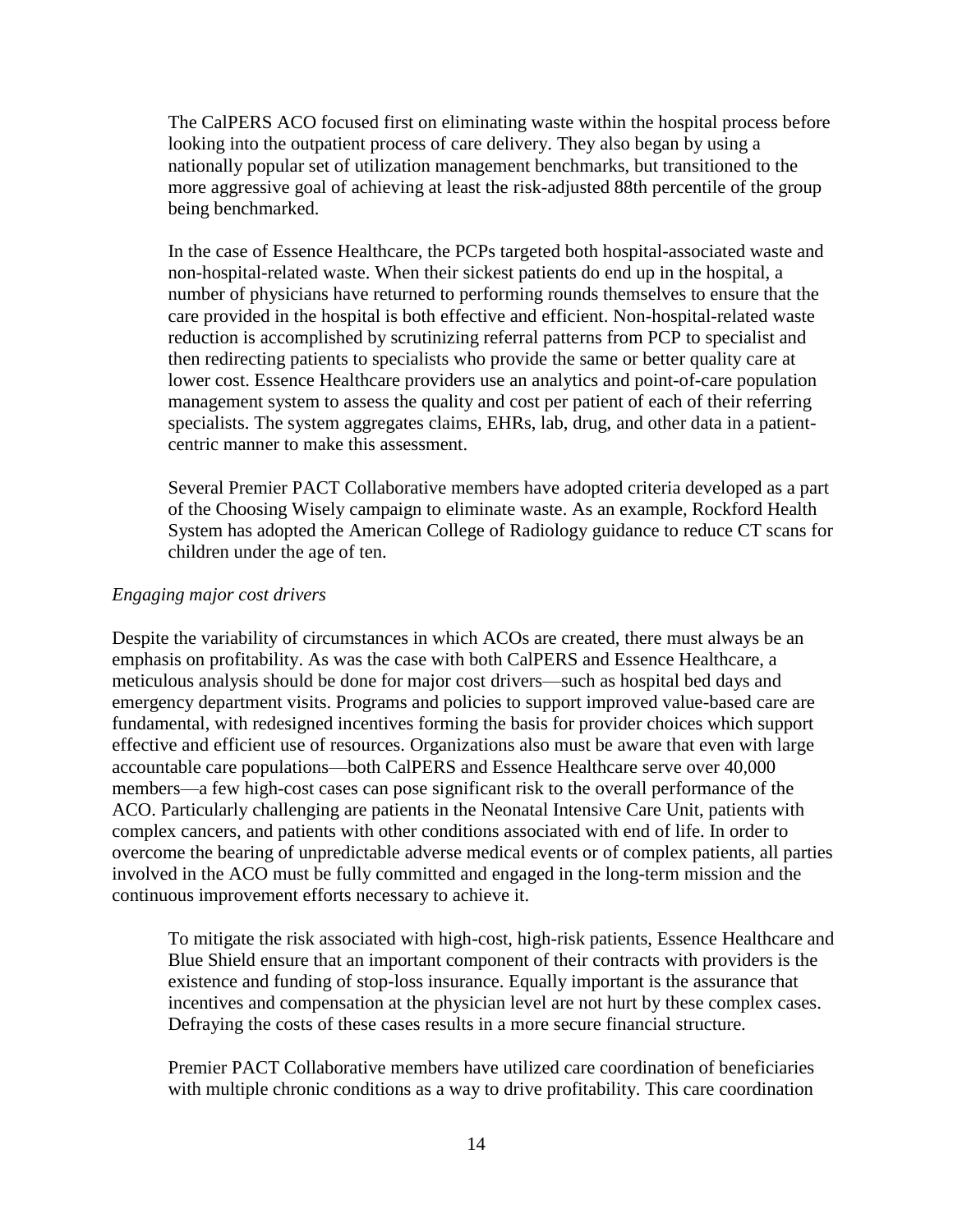has worked to reduce both in-patient volume and post-acute care, particularly with skilled nursing facilities. As an example, Mosaic Life Care, a Collaborative member, identified post-acute care spending as a major driver of their ACO's costs. Mosaic worked with their post-acute care providers to establish a post-acute Advanced Practice Registered Nurse/Physician staffing model and protocols for discharge planning with care managers. This process has worked to reduce post-acute utilization by 30 percent.

#### *Investing in the data infrastructure*

The utility and necessity of having a strong data and technology infrastructure cannot be overemphasized. However, when bringing together several entities, all with their own data and IT systems, technology and interoperability can also be one of the initial barriers to smooth operations. The faster entities can develop and implement a common health information exchange, the sooner they will see improvements in the quality and efficiency of care. Having a common platform allows clinicians to access almost real-time information on their patients, which will facilitate the management of the ACO's population by allowing them to create action lists of patients needing clinical or care management interventions. Significant investment is needed to create such a platform but, even once created, implementation of a crossorganizational IT platform is often needlessly complicated by lack of standardization among health information technology (HIT) vendors. An integrated information system is crucial for long-term success (Robinson et al. 2014).

From the outset the CalPERS partners acknowledged the challenge of information sharing. Initially Blue Shield of California developed a series of financial and utilization dashboards from submitted claims and authorization data received from the other partners to give a picture of ACO performance. However, given the significant lag in data collection and analysis, it had limited operational use, forcing the partners to use a variety of piecemeal electronic and lower-technology strategies—including telephone and fax communications—to share real-time patient data. Combining hospital and medical group data from authorizations provided a timelier picture of utilization. Yet, given the persistence of issues and limitations in the ACO partners' ability to share information, Blue Shield of California announced in August of 2014 that it would invest \$35.6 million in the California Integrated Data Exchange (CalINDEX) to accelerate identical shared data among all participants to the health system. CalINDEX will facilitate the flow of clinical information between accountable care partners to support day-to-day coordination of care.

In the interim, the partners continue to improve the current data infrastructure. For Essence Healthcare, five years into the creation of the collaborative MA plan, the organization determined that they needed to develop technology to aggregate the necessary data to perform population management across disparate EHR systems and to integrate existing claims, labs, drugs, and other data. The PCPs knew that they needed analytics before and after the point of care as well as an aggregated, patient-centered view of their data that would best inform care decisions and improve quality and cost dimensions. Therefore, Essence Healthcare tapped into private investors who shared their vision for a transformed health and health care system. Over the last 10 years this has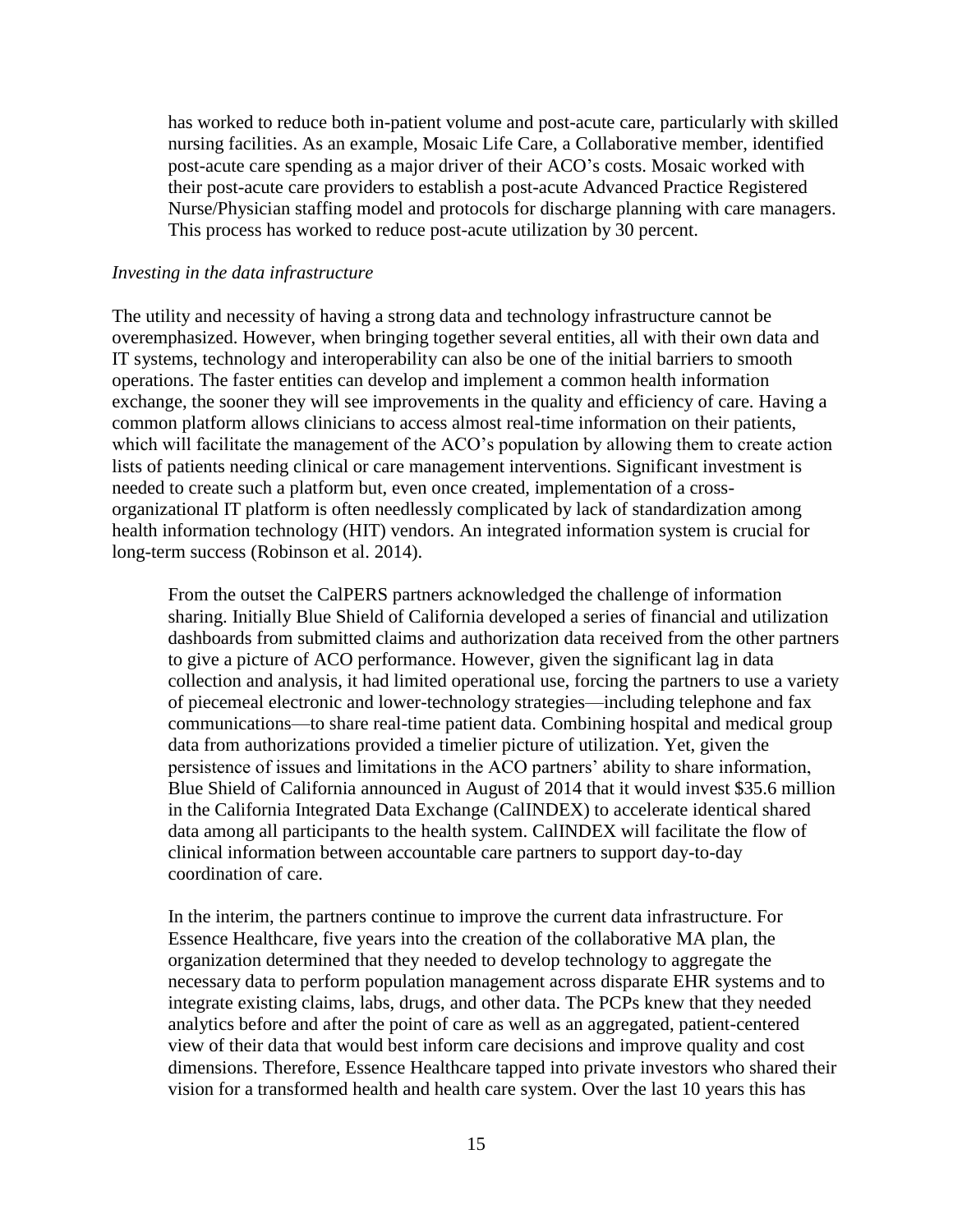amounted to well over \$100 million of investment toward more sophisticated data infrastructure.

PACT Collaborative members recognize that their ability to manage the health of their populations is tied very closely to the effectiveness of their data and IT infrastructure. This includes the utilization of a claims-based data analytics program, interoperable electronic health records, predictive modeling, and programs to assist with care management. Summa Health and Wellstar are two examples of organizations with robust IT systems utilized in qualifying for Medicare Shared Savings.

## *Sustainable model results to date*

The CalPERS, Essence Healthcare, and Premier PACT ACOs best practices have been highlighted. Each has achieved savings and improved quality despite the challenges and uncertainties faced. In order to advocate for the core operating elements and financial model assumptions, strategies, and tools we have called out in this paper, we believe it is important to share the results of these two relatively mature accountable care models along key dimensions.

- Longevity. Both CalPERS and Essence Healthcare were envisioned and created before the term "accountable care" came into use, and both have been gaining strength and momentum over the five years of CalPERS' existence and nine years of Essence Healthcare's existence. Importantly, both entities have maintained essentially the same financial model since their inception. The PACT Collaborative has been used by its members to identify and quickly disperse best practices around cost and quality for several years. This collaborative methodology has allowed the member ACOs to learn from others and to incorporate a preferred operating model consistent with their specific environment. It must be expected, however, that any ACO will inevitably encounter challenging years (as the CalPERS ACO did in 2014). The ACO partners must be committed to the long term and must be prepared to aggressively and continually reevaluate which interventions are yielding results, which are not, and whether systemic deficiencies in infrastructure and/or resources are impeding performance.
- Impact. The impact of CalPERS and Essence Healthcare changed the way both partners and competitors plan and operate in their respective marketplaces. CalPERS is viewed as a model for other large private purchasers around the country to consider, and Essence Healthcare has become the number one MA plan in the St. Louis market in terms of size, quality, and patient and provider satisfaction. Premier's large network of hospital relationships allows for a very broad dissemination of best practices nationally.
- Cost improvement. CalPERS ACO has reported gross savings over four years of \$105 million, with net savings to CalPERS of \$95 million—\$20 million distributed to the partners as shared savings incentives. This includes a case-adjusted reduction in inpatient days of 25 percent.

Essence Healthcare has seen a 30 percent cost reduction between its operating model and the unmanaged FFS Medicare control group, resulting in a medical loss ratio of 65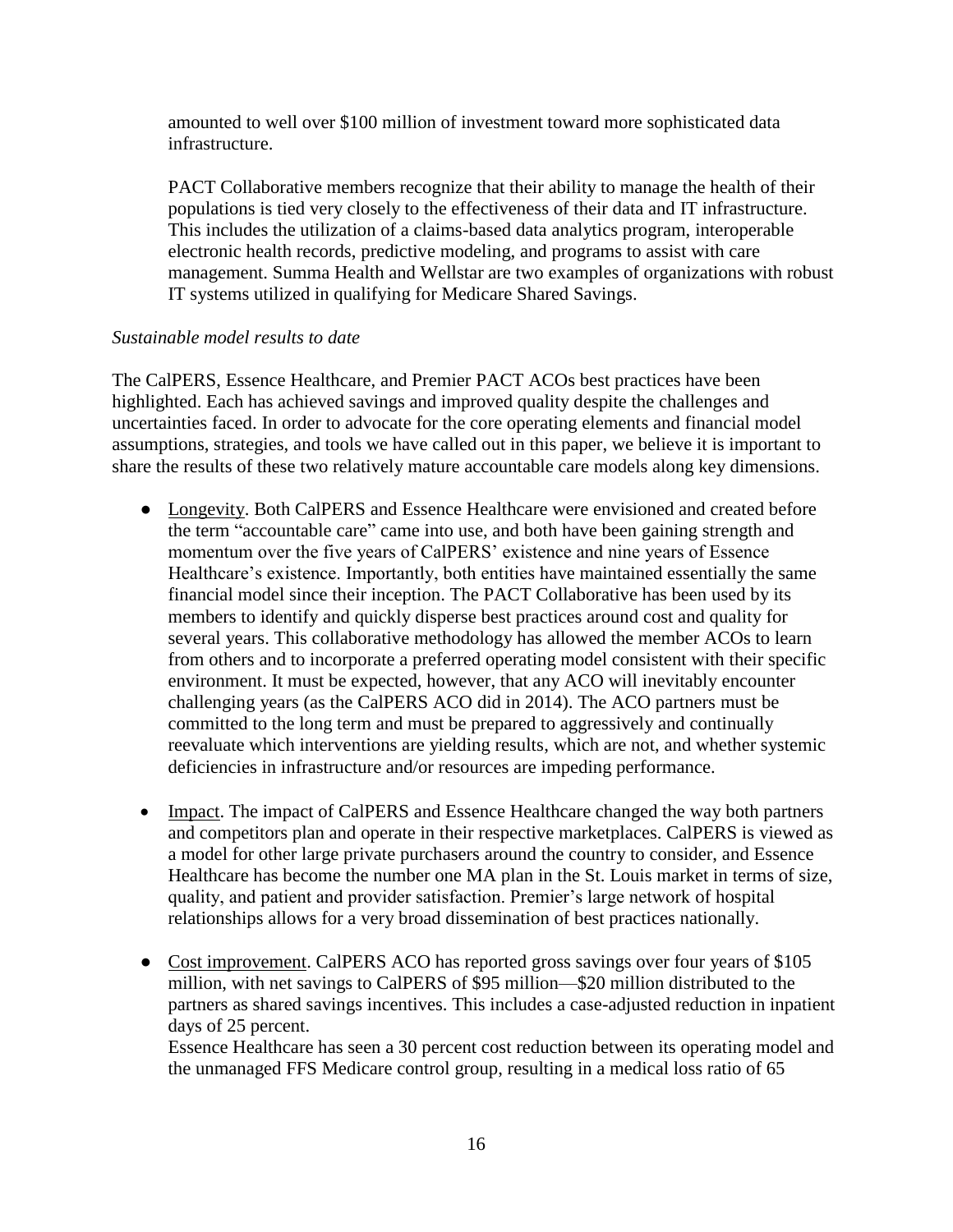percent before shared savings distribution. These savings are in part driven by a 49 percent reduction in inpatient days and a 62 percent reduction in nursing facility days.

- Quality improvement. One of the core operating principles of each of the cases cited is to create any cost savings subject to achieving quality goals. Essence Healthcare, after maintaining a 4.5-star MA plan rating for the last three years, was able to recently score an elite 5-star rating (Anderson 2015). All of the ten independent provider groups under contract have improved their overall quality scores every year since joining. Hill Physicians Medical Group was already a top-performing medical group under California's commercial pay-for-performance program managed by the Integrated Healthcare Association and funded by a consortium of payers, including Blue Shield of California. Hill Physicians Medical Group has been able to maintain their high level of quality performance in the CalPERS ACO population and has been working with Blue Shield of California to develop programs that address quality concerns beyond the clinical process measures which comprise pay for performance. Palliative care and physician access are key areas of improvement.
- Extensibility. Blue Shield of California is using the learnings from the CalPERS initiative in its twenty-five other commercial ACOs. Essence Healthcare's population health and accountable management platform is now being offered by the affiliate entity Lumeris and is used across the country to cover millions of MA, MSSP, and commercial lives. Similarly, PACT has touched hundreds of its partners in their evaluation of how to move from volume to value.

## **Cultural and structural prerequisites**

Specifying the financial model for success is essential to ACO sustainability. Yet, building on this foundation will require a different kind of care environment—one that can only be created by making significant changes to the culture and structure of our current delivery models.

## *Population- and systems-oriented providers*

Before considering the structural requirements of successful ACO implementation and development, one must start by understanding the cultural shifts that we are asking providers to make. Successful physicians do not consider themselves "unaccountable." Primary care providers take pride in practicing high-quality, cost-effective medicine in a customer-friendly manner. Similarly, most specialists would suggest excellent outcomes accompanied by a great patient experience. However, there is little definitive information to support these assertions in our current fee-for-service payment model.

The current system with its associated lack of system-wide financial alignment is partially to blame for the disconnect that has occurred. Another key contributor is the large cultural shift we are asking our providers to make, with very little guidance or support. Providers are now being required to seek out patients rather than to provide high-quality care to those who choose to seek care. Furthermore, local reputation is no longer sufficient proxy for quality care. By dispelling these anecdotal perspectives, the provider culture must shift from being individualistic to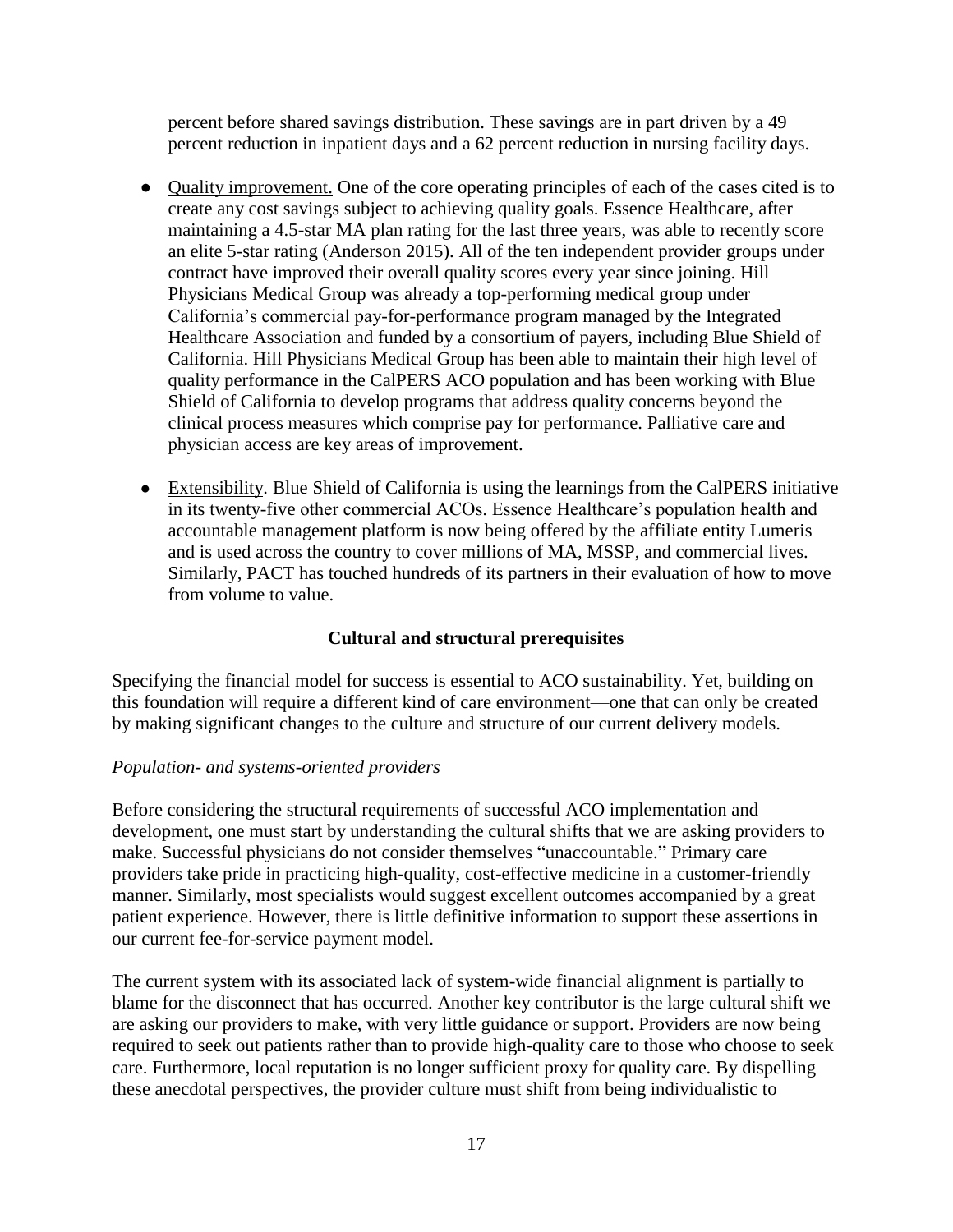embracing a larger, more articulated "community" of providers willing to hold each other accountable to improve the health and well-being of a defined population.

The burden and responsibility of this initial change in culture falls on ACO leaders to provide the appropriate opportunity for additional providers to engage in and experience the culture shift in a tangible way. Governance board-chartered committees can effectively serve as working venues to help providers to define what tools they will need to achieve improved metrics on quality and resource use. Driven in large part by physician leaders, these efforts will require willing collaboration toward defined goals.

The twenty members of the Rainier Washington ACO Quality of Care Committee engaged in a nominal group exercise to identify seventeen far-ranging clinical initiatives designed to capture the energy inherent in the group. These projects ranged from more traditional efforts around chronic care improvement and management of the MSSP quality metrics to an emerging partnership with several local fire districts to help identify high-risk seniors and the implementation of the Perioperative Surgical Home model within its partner hospitals. Simultaneously, its contracting committee is actively engaging local payers, and the finance committee is developing a sustainable ACO budget and financial incentive model to reward superior provider performance.

## *Care organizations employing systems strategies*

Hospital ACO partners have their own challenges with their cultures. Hospital and health systems cultural bias often demands the delivery of greater volumes of quality service. Yet, they are now being asked to move away from operating as the centerpiece of a community's care delivery system, driven by revenue generation and market share pursuits. Instead, hospitals must redefine their role as a highly valued high-tech ACO provider accessed only by the most critically ill or injured. This remodeling will demand intentional and disruptive reengineering as hospitals make the transformation to that of a cost center within the managed care construct of the ACO.

The cultural shift for physicians in the clinic is equally difficult. In this setting, the pressures of a production-oriented style of practice can quickly overwhelm attempts to reengineer care delivery processes. Smaller practices often struggle to adopt new technologies and workflow models because of the resource constraints. Staffing may be limited to only the essential personnel necessary for providing patient care services, or the clinic and its providers may have limited experience with systematic performance improvement models. Consequently, the rate of change that is currently required becomes overwhelming, and providers disengage from the initiative, considering it yet another unfunded mandate. ACO leaders must acknowledge these barriers and support their frontline providers by implementing strategies and incentives for fostering and facilitating practice engagement. Further, their example will send an implicit message regarding the continuity and depth of the new cultural expectations.

The Rainier ACO approach to practice engagement has focused on three key areas to encourage practice transformational activities, namely, (1) deployment of tools and technology, (2) leveraging performance reports, and (3) financial incentives. As a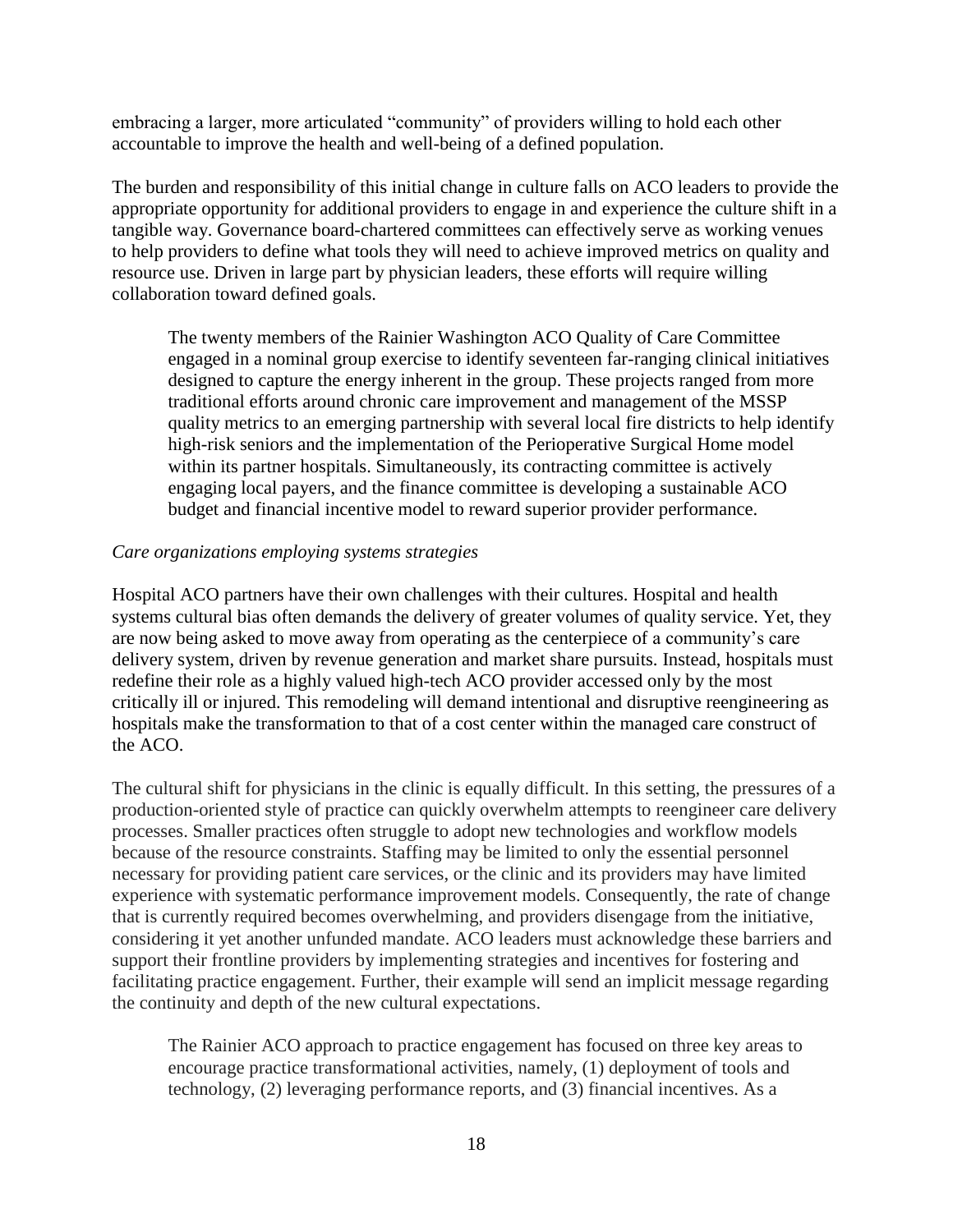provider organization, it operates from the philosophical perspective that providers cannot be asked to make changes without being provided the tools and support to successfully achieve those changes. Second, the focus on changes is structured to allow individual providers to be more successful in terms of both clinical care and administrative efficiency. For instance, the Rainier ACO has implemented a web-based care coordination and referral management platform designed to reduce the administrative burden involving clinical document management and insurance processing while also enhancing the clinical conversation among providers working together on behalf of common patients. It is approaching quality metrics management in a similar fashion by aligning workflow with an analytics system to effectively address patient gaps in care. Finally, it is working to develop supplemental reimbursement at the practice level to help defray the costs of ACO engagement. In the end, the goal is to experience the iterative nature of gaining insight and changing behavior.

#### *Culture of health engagement*

The impact of an emerging group of ACO leaders will be short lived unless a culture shift also occurs on a national level and payment mechanisms are rapidly realigned to achieve the stated goals of improving system performance to enhance the value of care. Our society has not invested nearly enough in community health and ambulatory delivery systems from which most people receive the majority of their care. The collective demand for acute care services supported by fee-for-service payments rather than the promotion of prevention, healthy lifestyles, and financial stewardship further exacerbates the situation. Reversing history and deeply ingrained behaviors will be nearly impossible until payment systems become fully aligned to reward the Triple Aim goals across all segments of the delivery system.

Involving patients and the public is crucial to the sustainability of these cultural and structural shifts. The pursuit of health and wellness needs to become the societal norm. High-deductible health plans are forcing patients to become more informed consumers of health care services. With efforts such as the Choosing Wisely campaign, providers, patients, community leaders, and policy makers alike have an opportunity to learn and experience new approaches to shared decision making and resource stewardship. We must together redefine what it means to seek the best care to include quality and cost performance, clinical efficacy, and impact on quality of life. The ACO model envisions designing all components from a people-centric perspective, which entails the utilization of activities that will ensure better engagement, activation, satisfaction, and increased self-accountability for health. ACO leaders must be ready to take the lead in fostering community conversations focused on these issues.

#### **Summary**

This Discussion Paper has drawn upon ACO case studies and our expertise to illustrate the challenges that must be met to achieve continuous improvement in ACO quality of care and cost. Early results coming from ACOs have demonstrated the ability of these care delivery models to deliver significant improvements in care while reducing the costs of delivering that care. Our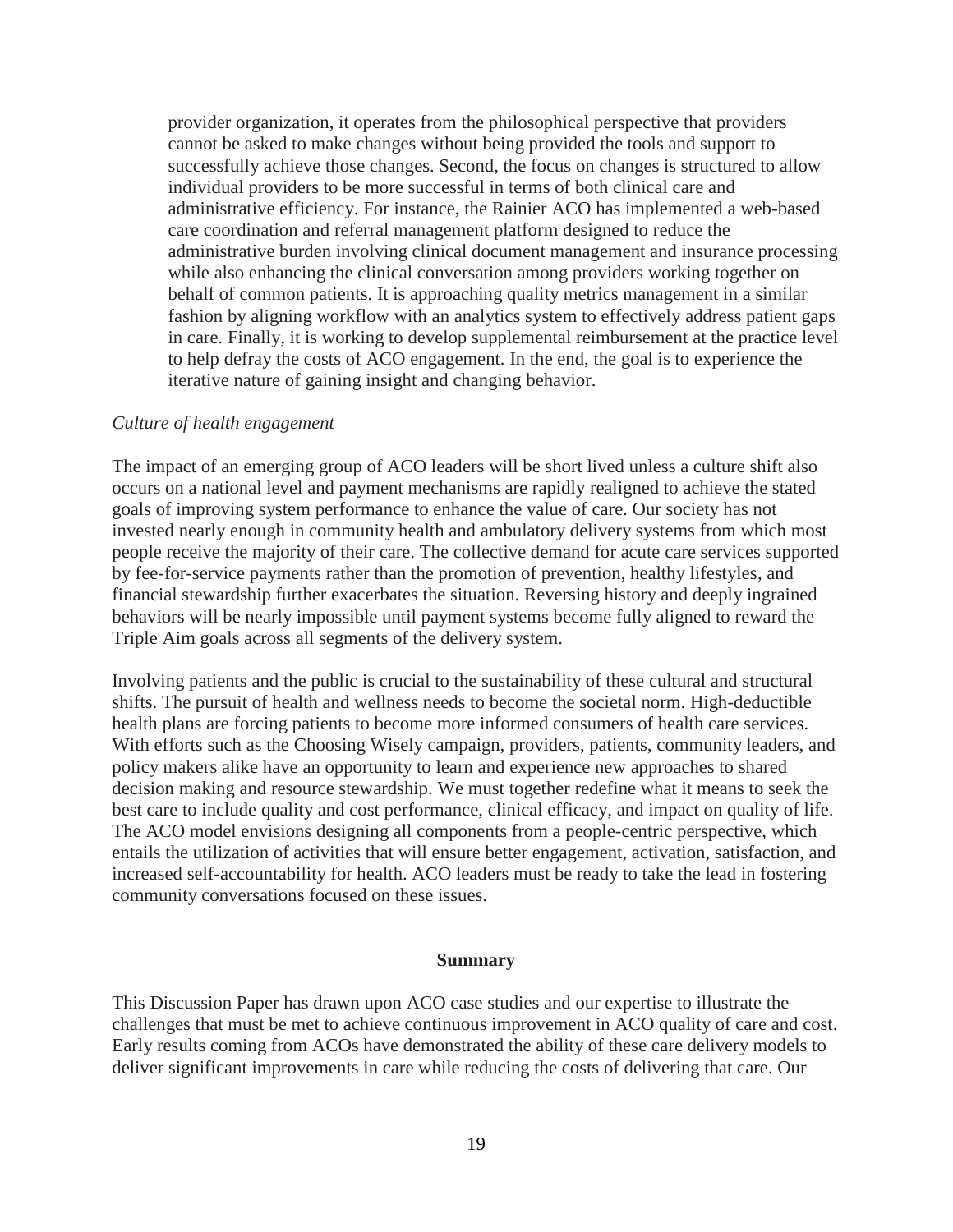case studies show the potential for provider and payer entities to more effectively pursue the Triple Aim when assuming partial or full risk for the management of a specific population.

Analysis of financial and quality performance measures released by CMS underscores the need for greater clarity on performance and the requirements to obtain the next level of achievement and organizational stability. The case studies and opportunities discussed have also highlighted the remaining key challenges that threaten and complicate the path to a sustainable ACO business model, from which important lessons can be drawn to help further define the long-term maturation of ACOs.

First, the business model must account for the personal, technical, and financial investments necessary. It is not uncommon for organizations to underestimate the level of investment—both financial and otherwise—needed to make this transition. Thus, leadership is critical. Effective clinical leadership, in particular, is the *sine qua non* of a successful ACO and experienced, strong clinical leaders that understand what it takes to transform a provider culture are in short supply. Second, the goals of the ACO must be clearly defined from the outset in order to empower clinicians to be leaders in promoting this shared vision. Third, and finally, the matrix of effective governance must be clearly understood, which requires actionable analytics produced through technological integration, proper alignment of incentives to drive behavior, and the necessary investments to reorganize clinical practice. The challenge of doing all of this simultaneously is significant. The improvement in efficiency and patient-centered outcomes generates real optimism in creating a sustainably humane health care system.

Once organizational alignment and leadership are addressed, sustainability rests on resources available through an adequate funding model. There are several models operational today in the commercial ACO environment: (1) often self-funding by the partners, which means health plan and/or provider partners make a meaningful initial investment to jump-start the organization; (2) public-sector (e.g., Coordinated Care Organizations or Center for Medicare and Medicaid Innovation [CMMI]) sources; or (3) occasionally providers and plans looking to third-party private investors who are aligned with the strategy and leadership of the ACO.

None of these approaches is inherently more successful than the others. In order to be sustainable long term, the payment model employed must include the strategies and tools discussed in this paper, with significant emphasis placed on at least two important factors: the funding to build key infrastructure and a method for rewarding gains in quality, patient experience, and cost reduction. As previously highlighted, necessary infrastructure importantly includes meaningful IT investments in all areas of care delivery and administration.

There does seem to be justification to look to additional government engagement—primarily from CMS and its CMMI. CMS, in particular, has promoted the success of value-based payment as an essential step in transitioning from the FFS environment in which our care delivery system predominantly operates. The commercial ACO represents the most complete value payment construct yet initiated to move from volume to value. Given that, we suggest increasing the funding to Pioneer, MSSP, and Next Generation programs as well as to look into testing commercial applications—perhaps with large employers who believe that commercial ACOs are an important network innovation.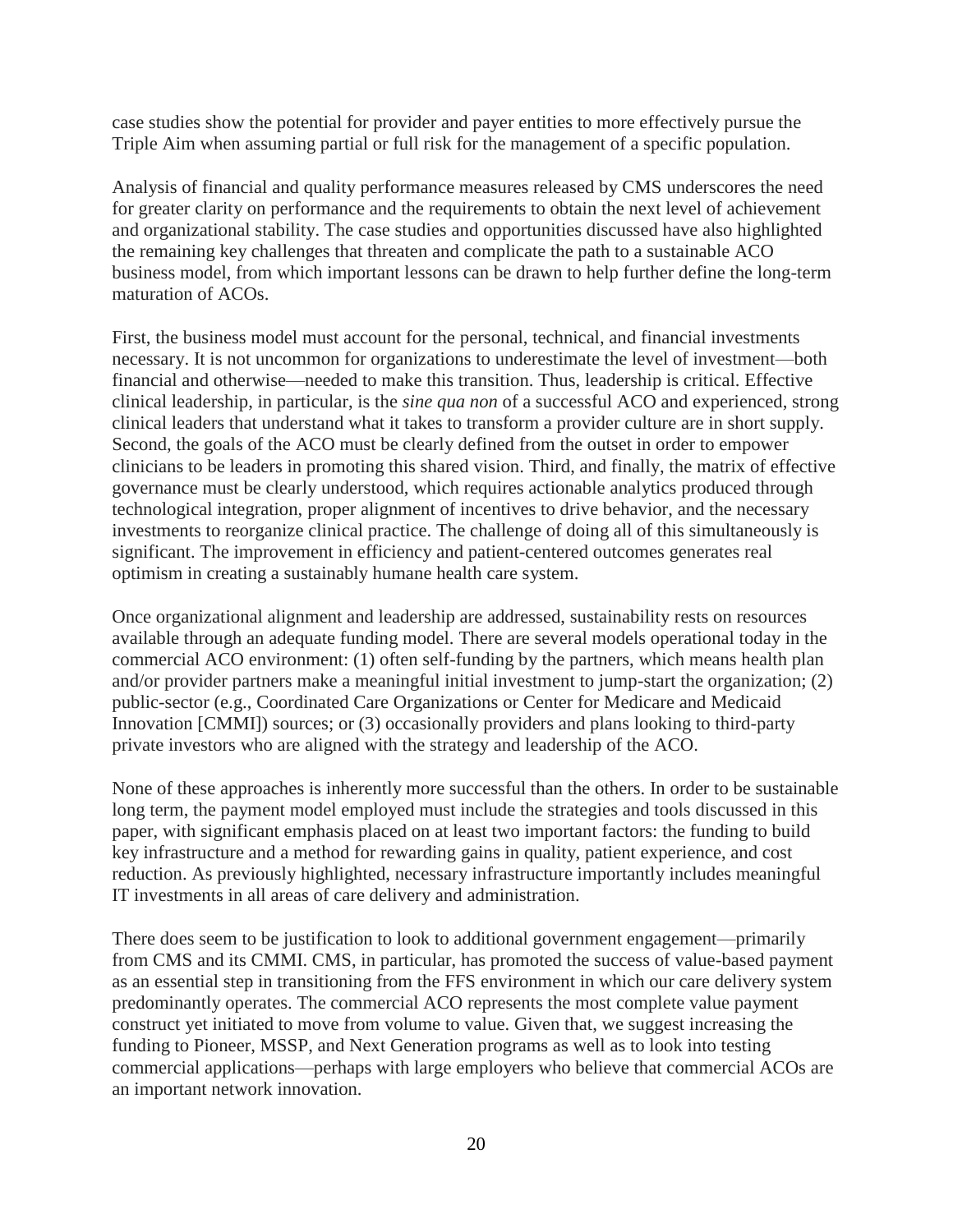To genuinely move the needle in this transition, government and commercial population health management innovations are likely to require further resources—if not in the form of up-front capital, increased financial incentives for providers that are sufficient to run an ACO practice. The greater the risk apportioned to providers, the greater the financial reward for achieving quality, cost, and service metrics should be. In short, moving from the dominant FFS model to more rational and effective payment mechanisms that improve care requires meaningful financial and policy support from the public sector.

The dichotomy in care delivery caused by and arising from conflicting payment methodologies continues to be a key obstacle to ACO long-term success. Practicing care sometimes to maximize revenue and in others to enhance the overall value of care is untenable as a long-term strategy and frustrating in the short term. For providers to optimize care delivery, a tipping point must be reached to allow them to focus on value. Greater public and private investment focused on keeping people healthy can accelerate this process, as could policies that maximize and maintain the long-term health of the population. Financial or other incentives that encourage patients to remain in the ACO over time will reassure providers that their patients will stay in their network and that their investments in care management will have a human and financial return on investment. Continuity in a population further rationalizes investment in preventive services that support population health. This support and acceleration of reform will be crucial to ensuring fixed payment models become the dominant paradigm.

Finally, health policy also needs to reflect the increased demands that entities face to sustain ACOs. Given that coordinating care efficiently across the continuum is an information-intensive activity, consideration of policies promoting the exchange of information via an Application Programming Interface (API) needs to be given. One of the greatest hurdles to coordinated care among providers is the inability to exchange patient information contained in EHRs and other health information technologies. Each EHR vendor has proprietary software that organizes data into a format in a slightly different way, using somewhat different protocols. To date, the EHR and HIT vendors have employed a business model that restricts the flow of information by making it extremely difficult to extract patient information, as well as other valuable information. Recent surveys of ACO leaders suggest that they are increasingly concerned with the "lack of interoperability and workflow integration" of their systems (Premier, Inc. 2014). Moreover, 76 percent report no interface with Health Information Exchanges (HIEs). Nationwide, HIEs are under development, yet many barriers still exist that hamper their effective use. Meaningful use and the associated emerging fast Healthcare Interoperability Resources standards will make a real difference; however, the timeline for them to make their way through the health IT ecosystem is not conducive to fully optimized ACO development and outcomes.

One potential solution to this barrier is to implement policies that would require EHR vendors to provide an API to third-party developers. Much as the existence of a published API by smartphone vendors has allowed for the development of a myriad of applications, such an approach to the EHR would encourage innovation by independent developers and result in an avalanche of useful applications for providers.<sup>1</sup> Policies should foster this type of innovation and

 $\overline{a}$ 

 $<sup>1</sup>$  To be fair, major vendors are becoming more transparent in the delivery of their protocols.</sup>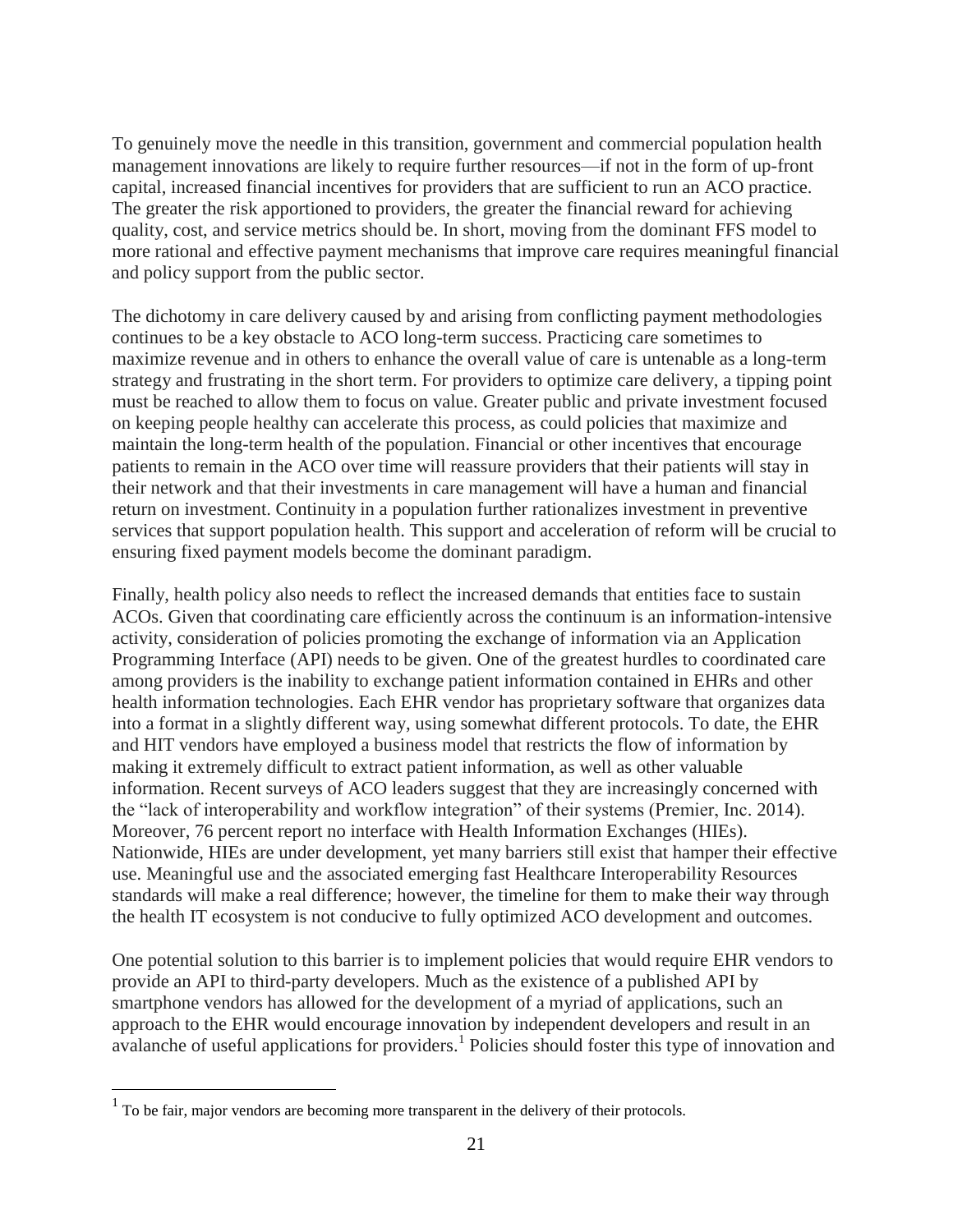focus on standardizing EHR and HIT vendor output rather than maintaining the status quo of inaccessible and proprietary EHR data. Only once vendors change their business models and culture to allow patient and administrative data to be shared across the spectrum of an ACO will we be able to fully integrate our systems to deliver high-value care. Unless this particular challenge is met with more urgency from both the public and private sectors, ACO sustainability is threatened.

Payers and providers have the capability to meet many of the challenges noted. Picking and growing the right leaders, reorganizing the delivery of care, setting up effective governance mechanisms, and thinking differently about patient engagement and financial risk are all within their scope. Indeed, our case studies show that this can be achieved and sustained. However, continuing to operate in the old world of FFS while funding these efforts works only temporarily. For sustainable success, stakeholders across the industry must align their leadership and resources to investment in a value-based payment system that supports the notion of a continuously learning health system. For those of us dedicated to a healthier America this is rewarding work. The real reward comes from seeing much-improved patient-centered outcomes that simultaneously demonstrate a human and efficient system of financing care.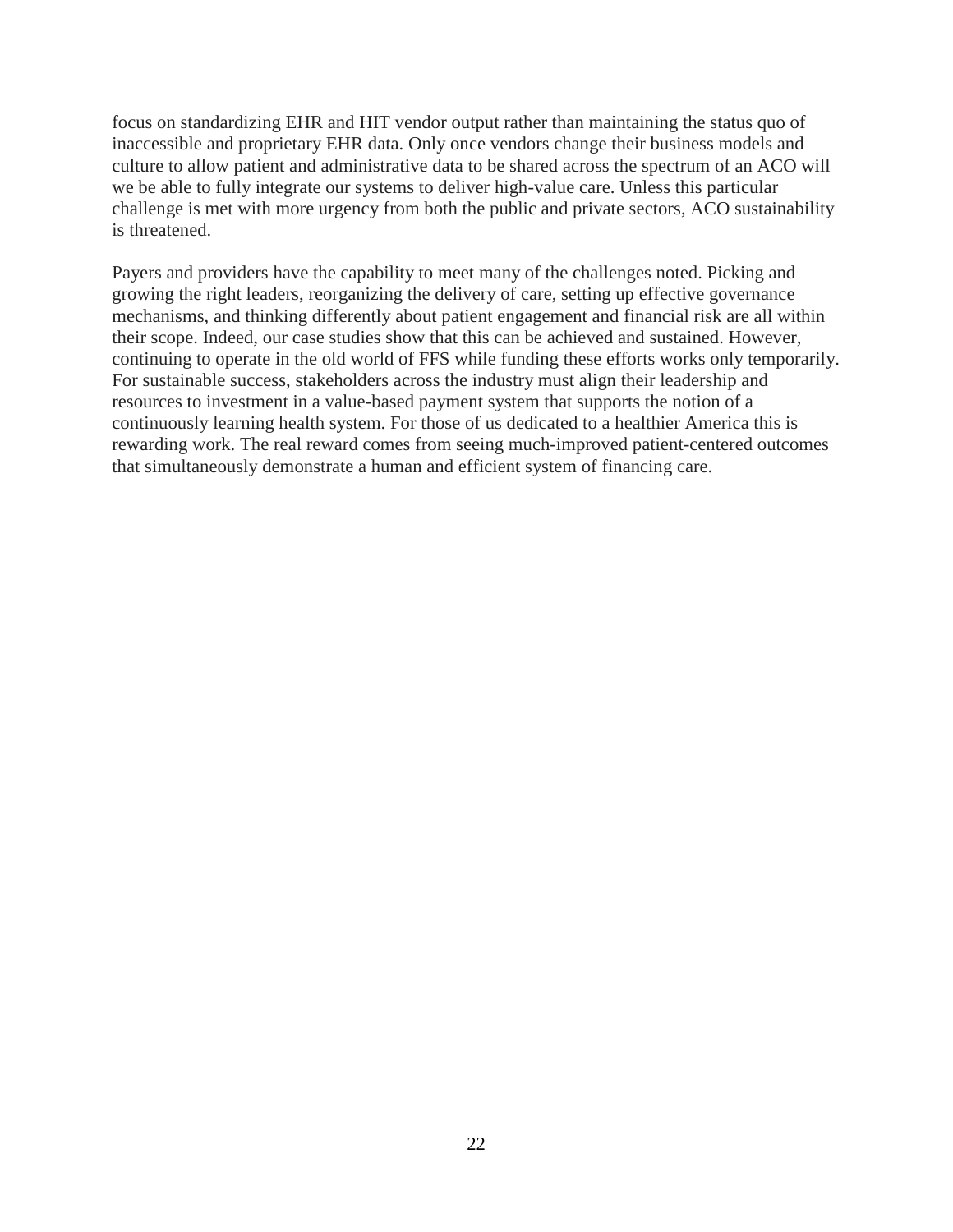#### **REFERENCES**

- ACLC (Accountable Care Learning Collaborative). 2016. *CMS Announces 2016 ACOs*. [http://www.accountablecarelc.org/sites/default/files/CMS%20Announces%202016%20AC](http://www.accountablecarelc.org/sites/default/files/CMS%20Announces%202016%20ACOs%20Brief.pdf) [Os%20Brief.pdf](http://www.accountablecarelc.org/sites/default/files/CMS%20Announces%202016%20ACOs%20Brief.pdf)
- Anderson, J. 2015. *Essence Healthcare Awarded Medicare's Highest Rating*. PRWeb. October 12.<http://www.prweb.com/releases/essence/star/prweb13013235.htm>
- Beck, M. 2014. *A Medicare Program Loses More Health-Care Providers*. The Wall Street Journal: September 25.
- Cavanaugh, S. December 2014. *ACOs Moving Ahead*. Center for Medicare and Medicaid Services Blog.
- CMS (Center for Medicare and Medicaid Services). 2013. *National Health Expenditure Projections 2014-2024: Forecast summary.* [https://www.cms.gov/Research-Statistics-Data-and-](https://www.cms.gov/Research-Statistics-Data-and-Systems/Statistics-Trends-and-Reports/NationalHealthExpendData/Downloads/proj2014.pdf)[Systems/Statistics-Trends-and-Reports/NationalHealthExpendData/Downloads/proj2014.pdf](https://www.cms.gov/Research-Statistics-Data-and-Systems/Statistics-Trends-and-Reports/NationalHealthExpendData/Downloads/proj2014.pdf)
- CMS. August 2015. *Medicare ACOs Provide Improved Care While Slowing Cost Growth in 2014*. [https://www.cms.gov/Newsroom/MediaReleaseDatabase/Fact-sheets/2015-Fact-sheets](https://www.cms.gov/Newsroom/MediaReleaseDatabase/Fact-sheets/2015-Fact-sheets-items/2015-08-25.html)[items/2015-08-25.html](https://www.cms.gov/Newsroom/MediaReleaseDatabase/Fact-sheets/2015-Fact-sheets-items/2015-08-25.html)
- CMS. April 2015. *CMS Fast Facts: All Medicare Shared Savings Program (Shared Savings Program) ACOs and Pioneer ACOs.* [https://www.cms.gov/Medicare/Medicare-Fee-for-Service-](https://www.cms.gov/Medicare/Medicare-Fee-for-Service-Payment/sharedsavingsprogram/Downloads/PioneersMSSPCombinedFastFacts.pdf)[Payment/sharedsavingsprogram/Downloads/PioneersMSSPCombinedFastFacts.pdf](https://www.cms.gov/Medicare/Medicare-Fee-for-Service-Payment/sharedsavingsprogram/Downloads/PioneersMSSPCombinedFastFacts.pdf)
- Fuchs, V., and L. Schaeffer. 2012. Viewpoint: If accountable care organizations are the answer, who should create them? Journal of the American Medical Association 307 (21): 2261-2262.
- Green, L, et al. 2015. *Evaluation of CMMI Accountable Care Organization Initiatives: Pioneer ACO Evaluation Findings from Performance Years One and Two.* L&M Policy Research, LLC. March 10.
- Heifetz, R. 1998. *Leadership without easy answers*. August 21. Belknap Press of Harvard University.
- Leventhal, R. 2014. *Flourishing as a Collaborative Payer Model in Missouri*. Healthcare Informatics: January 29.
- Melnick, G., and L. Green. April 2014. *Four years into a commercial ACO for CalPERS: Substantial savings and lessons learned*. Health Affairs Blo[g.http://healthaffairs.org/blog/2014/04/17/four](http://healthaffairs.org/blog/2014/04/17/four-years-into-a-commercial-aco-for-calpers-substantial-savings-and-lessons-learned/)[years-into-a-commercial-aco-for-calpers-substantial-savings-and-lessons-learned/.](http://healthaffairs.org/blog/2014/04/17/four-years-into-a-commercial-aco-for-calpers-substantial-savings-and-lessons-learned/)
- Muhlestein, D. January 2014. *Accountable Care Growth in 2014: A Look Ahead*. Health Affairs Blog. <http://healthaffairs.org/blog/2014/01/29/accountable-care-growth-in-2014-a-look-ahead/>
- Muhlestein, D. March 2015. *Growth and Dispersion of Accountable Care Organizations in 2015*. Health Affairs Blog. [http://healthaffairs.org/blog/2015/03/31/growth-and-dispersion-of-accountable](http://healthaffairs.org/blog/2015/03/31/growth-and-dispersion-of-accountable-care-organizations-in-2015-2/)[care-organizations-in-2015-2/.](http://healthaffairs.org/blog/2015/03/31/growth-and-dispersion-of-accountable-care-organizations-in-2015-2/)
- Peterson, M., P. Gardner, and D. Muhlestein. December 2013. *Geographic Distribution of ACO Covered Lives*. Leavitt Partners 1-5.
- Peterson, M., P. Gardner, T. Tu, and D. Muhlestein. 2014. *Growth and Dispersion of Accountable Care Organizations: June 2014 Update*. Leavitt Partners: 1-8.
- Premier, Inc. 2014. *Premier, Inc., eHealth Initiative survey suggests many ACOs lack mobile applications and face high costs.* <https://www.premierinc.com/aco-interoperability-survey-9-24-14/>
- Robinson, C., C. Coughlin, and S. Palmer. October 2014. *Health Information Technology Infrastructure to Support Accountable Care Arrangements*. Office of the National Coordinator for Health IT.
- Shortell, S., F. Wu, V. Lewis, C. Colla, and E. Fisher. 2013. A taxonomy of accountable care organizations for policy and practice. Health Services Research 49(6): 1883-1899.
- Tu, T., D. Muhlestein, S. L. Kocot, and R. White. May 2015. *Origins and Futures of Accountable Care Organizations*. Leavitt Partners: 7.